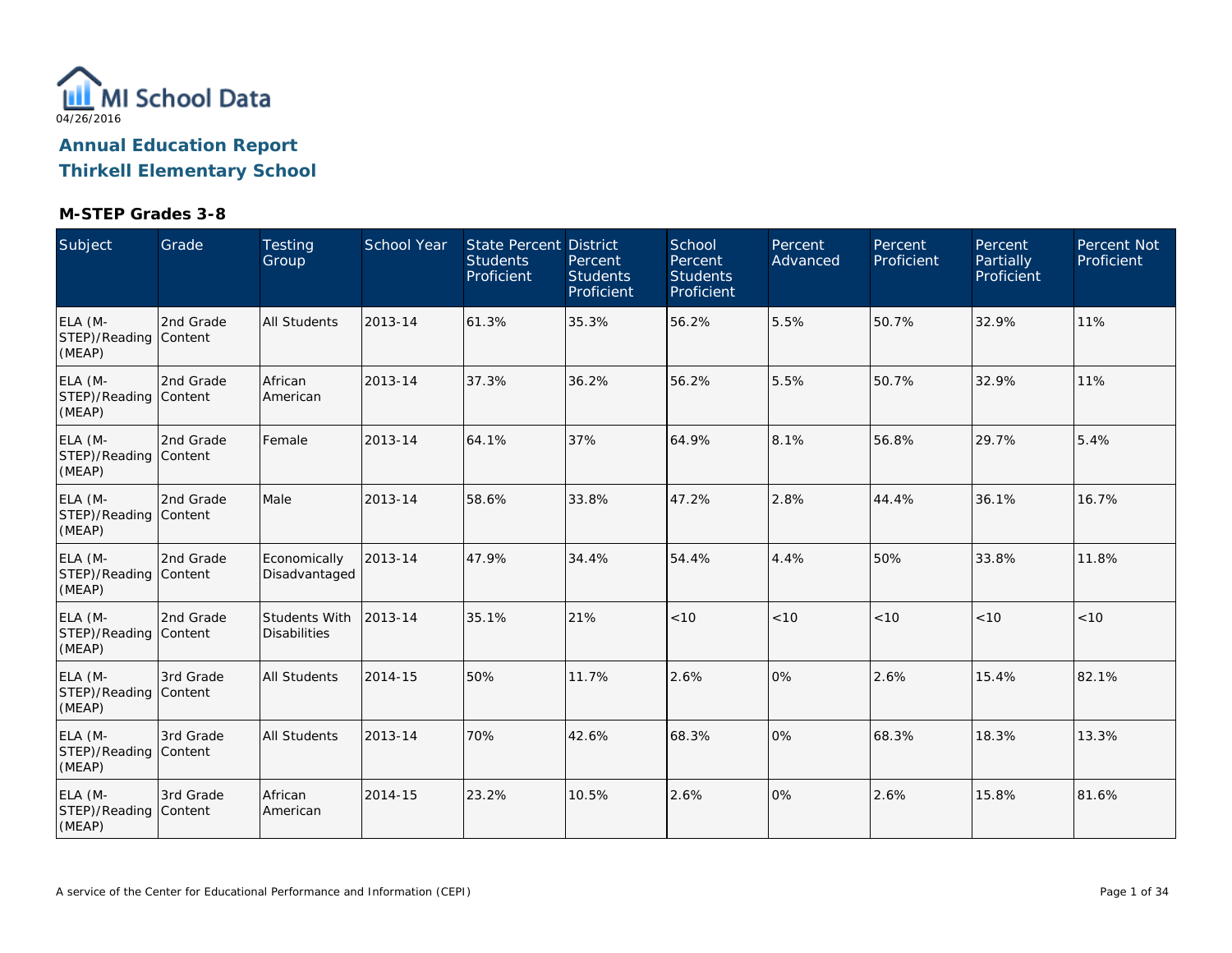

**Thirkell Elementary School**

| Subject                                    | Grade     | Testing<br>Group              | <b>School Year</b> | State Percent District<br><b>Students</b><br>Proficient | Percent<br><b>Students</b><br>Proficient | School<br>Percent<br><b>Students</b><br>Proficient | Percent<br>Advanced | Percent<br>Proficient | Percent<br>Partially<br>Proficient | Percent Not<br>Proficient |
|--------------------------------------------|-----------|-------------------------------|--------------------|---------------------------------------------------------|------------------------------------------|----------------------------------------------------|---------------------|-----------------------|------------------------------------|---------------------------|
| ELA (M-<br>STEP)/Reading Content<br>(MEAP) | 3rd Grade | African<br>American           | 2013-14            | 47.6%                                                   | 41.8%                                    | 69.5%                                              | 0%                  | 69.5%                 | 18.6%                              | 11.9%                     |
| ELA (M-<br>STEP)/Reading Content<br>(MEAP) | 3rd Grade | Asian                         | 2014-15            | 69.7%                                                   | 40.5%                                    | < 10                                               | < 10                | < 10                  | < 10                               | < 10                      |
| ELA (M-<br>STEP)/Reading Content<br>(MEAP) | 3rd Grade | White                         | 2013-14            | 76.5%                                                   | 41.3%                                    | < 10                                               | < 10                | < 10                  | < 10                               | < 10                      |
| ELA (M-<br>STEP)/Reading Content<br>(MEAP) | 3rd Grade | Female                        | 2014-15            | 54.7%                                                   | 14.1%                                    | 4.9%                                               | 0%                  | 4.9%                  | 17.1%                              | 78%                       |
| ELA (M-<br>STEP)/Reading Content<br>(MEAP) | 3rd Grade | Female                        | 2013-14            | 73%                                                     | 46.6%                                    | 79.2%                                              | 0%                  | 79.2%                 | 20.8%                              | $ 0\%$                    |
| ELA (M-<br>STEP)/Reading Content<br>(MEAP) | 3rd Grade | Male                          | 2014-15            | 45.5%                                                   | 9.1%                                     | 0%                                                 | 0%                  | 0%                    | 13.5%                              | 86.5%                     |
| ELA (M-<br>STEP)/Reading Content<br>(MEAP) | 3rd Grade | Male                          | 2013-14            | 67%                                                     | 38.7%                                    | 61.1%                                              | 0%                  | 61.1%                 | 16.7%                              | 22.2%                     |
| ELA (M-<br>STEP)/Reading Content<br>(MEAP) | 3rd Grade | Economically<br>Disadvantaged | 2014-15            | 35.3%                                                   | 10.4%                                    | 2.8%                                               | 0%                  | 2.8%                  | 13.9%                              | 83.3%                     |
| ELA (M-<br>STEP)/Reading Content<br>(MEAP) | 3rd Grade | Economically<br>Disadvantaged | 2013-14            | 57.3%                                                   | 40.9%                                    | 66.7%                                              | 0%                  | 66.7%                 | 18.5%                              | 14.8%                     |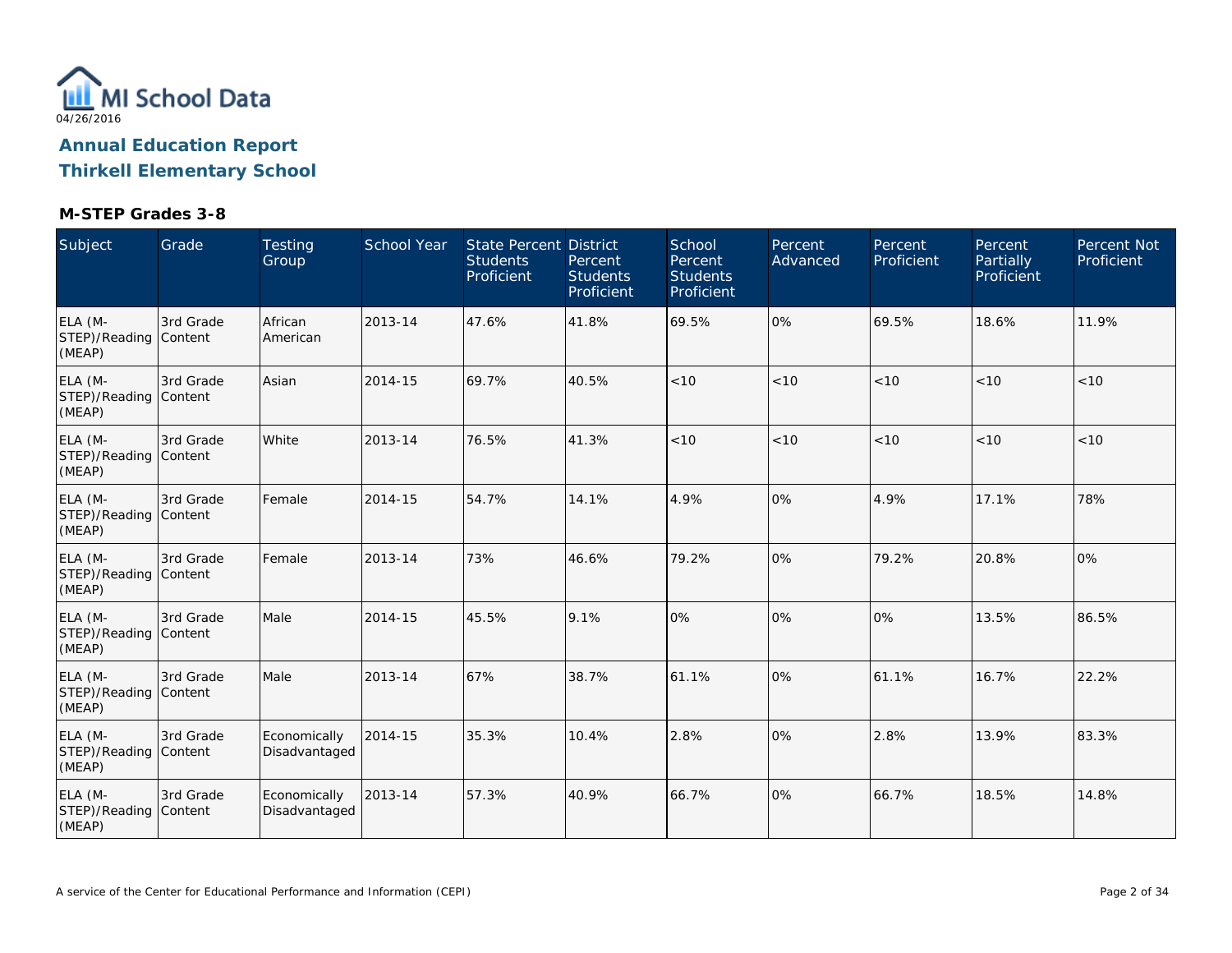

**Thirkell Elementary School**

| Subject                                    | Grade     | <b>Testing</b><br>Group                     | <b>School Year</b> | State Percent District<br><b>Students</b><br>Proficient | Percent<br><b>Students</b><br>Proficient | School<br>Percent<br><b>Students</b><br>Proficient | Percent<br>Advanced | Percent<br>Proficient | Percent<br>Partially<br>Proficient | Percent Not<br>Proficient |
|--------------------------------------------|-----------|---------------------------------------------|--------------------|---------------------------------------------------------|------------------------------------------|----------------------------------------------------|---------------------|-----------------------|------------------------------------|---------------------------|
| ELA (M-<br>STEP)/Reading Content<br>(MEAP) | 3rd Grade | <b>Students With</b><br><b>Disabilities</b> | 2014-15            | 23.3%                                                   | 7.9%                                     | < 10                                               | < 10                | < 10                  | < 10                               | < 10                      |
| ELA (M-<br>STEP)/Reading Content<br>(MEAP) | 3rd Grade | <b>Students With</b><br><b>Disabilities</b> | 2013-14            | 41.6%                                                   | 24.1%                                    | < 10                                               | < 10                | < 10                  | < 10                               | < 10                      |
| ELA (M-<br>STEP)/Reading Content<br>(MEAP) | 4th Grade | <b>All Students</b>                         | 2014-15            | 46.6%                                                   | 11.5%                                    | 10.3%                                              | 2.9%                | 7.4%                  | 17.6%                              | 72.1%                     |
| ELA (M-<br>STEP)/Reading Content<br>(MEAP) | 4th Grade | <b>All Students</b>                         | 2013-14            | 71.7%                                                   | 43.6%                                    | 53%                                                | 6.1%                | 47%                   | 30.3%                              | 16.7%                     |
| ELA (M-<br>STEP)/Reading Content<br>(MEAP) | 4th Grade | African<br>American                         | 2014-15            | 21.2%                                                   | 10.6%                                    | 10.3%                                              | 2.9%                | 7.4%                  | 17.6%                              | 72.1%                     |
| ELA (M-<br>STEP)/Reading Content<br>(MEAP) | 4th Grade | African<br>American                         | 2013-14            | 48.7%                                                   | 43%                                      | 53%                                                | 6.1%                | 47%                   | 30.3%                              | 16.7%                     |
| ELA (M-<br>STEP)/Reading Content<br>(MEAP) | 4th Grade | Female                                      | 2014-15            | 51.5%                                                   | 14.5%                                    | 14.3%                                              | 5.7%                | 8.6%                  | 25.7%                              | 60%                       |
| ELA (M-<br>STEP)/Reading Content<br>(MEAP) | 4th Grade | Female                                      | 2013-14            | 74.2%                                                   | 46.1%                                    | 57.1%                                              | 10.7%               | 46.4%                 | 35.7%                              | 7.1%                      |
| ELA (M-<br>STEP)/Reading Content<br>(MEAP) | 4th Grade | Male                                        | 2014-15            | 41.8%                                                   | 8.7%                                     | 6.1%                                               | 0%                  | 6.1%                  | 9.1%                               | 84.8%                     |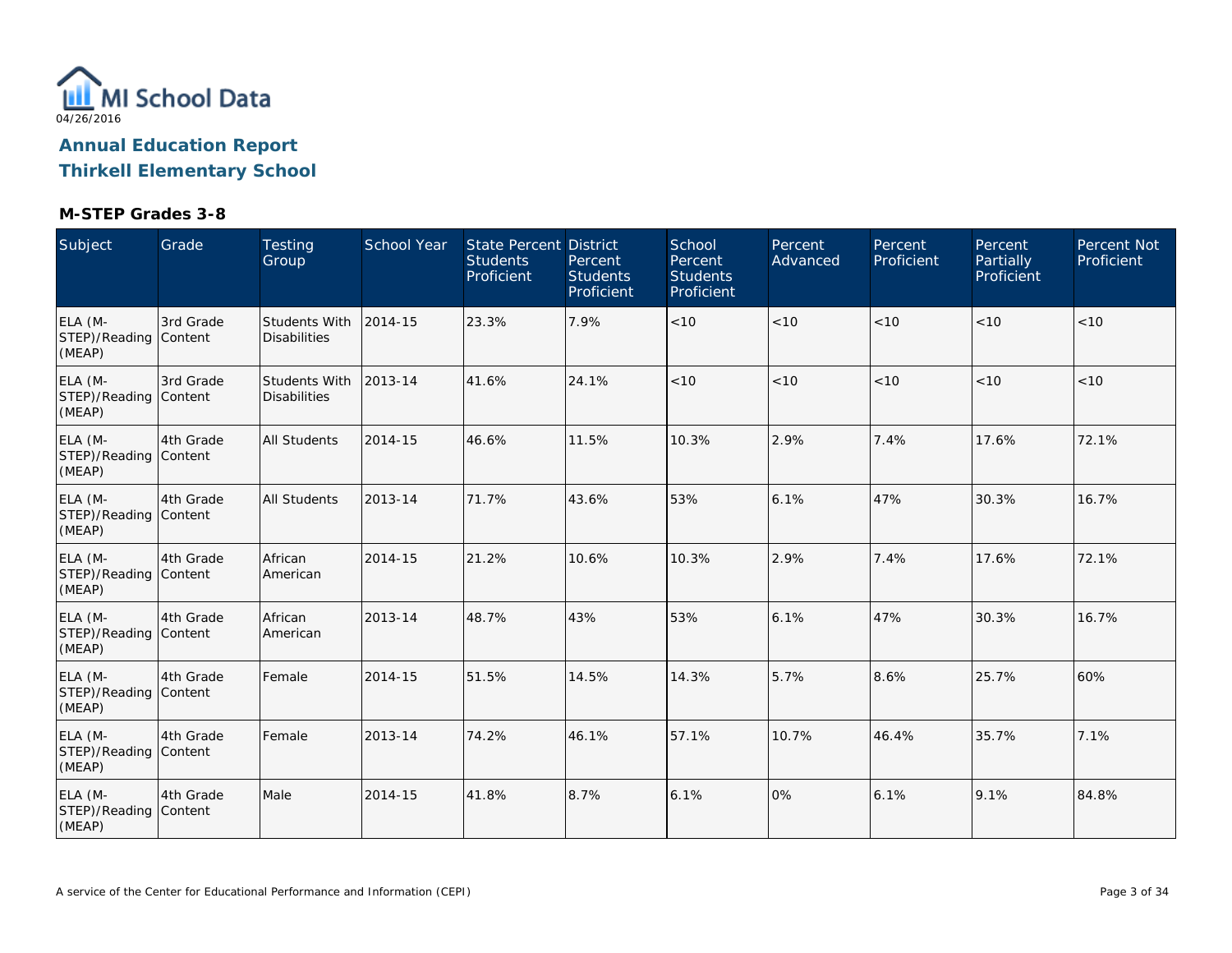

**Thirkell Elementary School**

| Subject                                    | Grade     | <b>Testing</b><br>Group                     | <b>School Year</b> | State Percent District<br><b>Students</b><br>Proficient | Percent<br><b>Students</b><br>Proficient | School<br>Percent<br><b>Students</b><br>Proficient | Percent<br>Advanced | Percent<br>Proficient | Percent<br>Partially<br>Proficient | Percent Not<br>Proficient |
|--------------------------------------------|-----------|---------------------------------------------|--------------------|---------------------------------------------------------|------------------------------------------|----------------------------------------------------|---------------------|-----------------------|------------------------------------|---------------------------|
| ELA (M-<br>STEP)/Reading Content<br>(MEAP) | 4th Grade | Male                                        | 2013-14            | 69.2%                                                   | 41%                                      | 50%                                                | 2.6%                | 47.4%                 | 26.3%                              | 23.7%                     |
| ELA (M-<br>STEP)/Reading Content<br>(MEAP) | 4th Grade | Economically<br>Disadvantaged               | 2014-15            | 30.9%                                                   | 10%                                      | 8.9%                                               | 3.6%                | 5.4%                  | 16.1%                              | 75%                       |
| ELA (M-<br>STEP)/Reading Content<br>(MEAP) | 4th Grade | Economically<br>Disadvantaged               | 2013-14            | 59.4%                                                   | 41.1%                                    | 50.8%                                              | 4.9%                | 45.9%                 | 32.8%                              | 16.4%                     |
| ELA (M-<br>STEP)/Reading Content<br>(MEAP) | 4th Grade | English<br>Language<br>Learners             | 2014-15            | 23.7%                                                   | 10.8%                                    | < 10                                               | < 10                | < 10                  | < 10                               | < 10                      |
| ELA (M-<br>STEP)/Reading Content<br>(MEAP) | 4th Grade | <b>Students With</b><br><b>Disabilities</b> | 2014-15            | 17.2%                                                   | 3.8%                                     | < 10                                               | < 10                | < 10                  | < 10                               | < 10                      |
| ELA (M-<br>STEP)/Reading Content<br>(MEAP) | 4th Grade | Students With<br><b>Disabilities</b>        | 2013-14            | 41.1%                                                   | 24%                                      | 0%                                                 | 0%                  | 0%                    | 54.5%                              | 45.5%                     |
| ELA (M-<br>STEP)/Reading Content<br>(MEAP) | 5th Grade | <b>All Students</b>                         | 2013-14            | 71.5%                                                   | 44.9%                                    | 64.8%                                              | 14.8%               | 50%                   | 27.8%                              | 7.4%                      |
| ELA (M-<br>STEP)/Reading Content<br>(MEAP) | 5th Grade | African<br>American                         | 2013-14            | 50%                                                     | 44.1%                                    | 64.8%                                              | 14.8%               | 50%                   | 27.8%                              | 7.4%                      |
| ELA (M-<br>STEP)/Reading Content<br>(MEAP) | 5th Grade | Female                                      | 2013-14            | 74.7%                                                   | 48.9%                                    | 57.9%                                              | 15.8%               | 42.1%                 | 31.6%                              | 10.5%                     |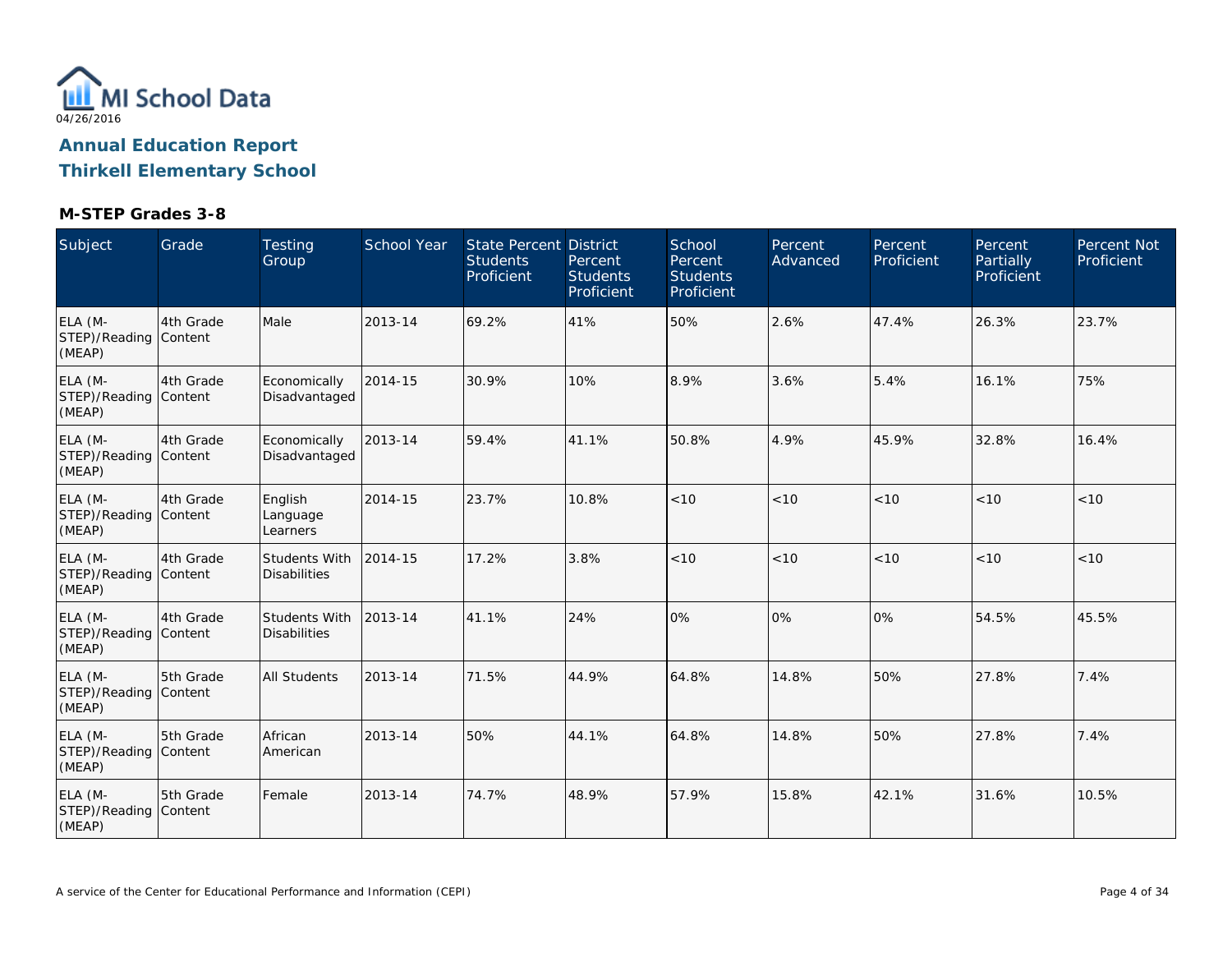

**Thirkell Elementary School**

| Subject                                    | Grade      | <b>Testing</b><br>Group              | <b>School Year</b> | State Percent District<br><b>Students</b><br>Proficient | Percent<br><b>Students</b><br>Proficient | School<br>Percent<br><b>Students</b><br>Proficient | Percent<br>Advanced | Percent<br>Proficient | Percent<br>Partially<br>Proficient | Percent Not<br>Proficient |
|--------------------------------------------|------------|--------------------------------------|--------------------|---------------------------------------------------------|------------------------------------------|----------------------------------------------------|---------------------|-----------------------|------------------------------------|---------------------------|
| ELA (M-<br>STEP)/Reading Content<br>(MEAP) | 5th Grade  | Male                                 | 2013-14            | 68.4%                                                   | 40.8%                                    | 68.6%                                              | 14.3%               | 54.3%                 | 25.7%                              | 5.7%                      |
| ELA (M-<br>STEP)/Reading Content<br>(MEAP) | 5th Grade  | Economically<br>Disadvantaged        | 2013-14            | 59.2%                                                   | 42.9%                                    | 66%                                                | 12%                 | 54%                   | 28%                                | 6%                        |
| ELA (M-<br>STEP)/Reading Content<br>(MEAP) | 5th Grade  | Students With<br><b>Disabilities</b> | 2013-14            | 33.6%                                                   | 18%                                      | < 10                                               | < 10                | < 10                  | < 10                               | < 10                      |
| ELA (M-<br>STEP)/Reading Content<br>(MEAP) | 6th Grade  | <b>All Students</b>                  | 2014-15            | 44.7%                                                   | 11%                                      | 5.2%                                               | 1.7%                | 3.4%                  | 20.7%                              | 74.1%                     |
| ELA (M-<br>STEP)/Reading Content<br>(MEAP) | 6th Grade  | African<br>American                  | 2014-15            | 20%                                                     | 9.9%                                     | 5.2%                                               | 1.7%                | 3.4%                  | 20.7%                              | 74.1%                     |
| ELA (M-<br>STEP)/Reading Content<br>(MEAP) | 6th Grade  | Female                               | 2014-15            | 51.1%                                                   | 14.6%                                    | 14.3%                                              | 4.8%                | 9.5%                  | 9.5%                               | 76.2%                     |
| ELA (M-<br>STEP)/Reading Content<br>(MEAP) | l6th Grade | Male                                 | 2014-15            | 38.6%                                                   | 7.4%                                     | 0%                                                 | 0%                  | 0%                    | 27%                                | 73%                       |
| ELA (M-<br>STEP)/Reading Content<br>(MEAP) | 6th Grade  | Economically<br>Disadvantaged        | 2014-15            | 29.1%                                                   | 9.4%                                     | 3.8%                                               | 0%                  | 3.8%                  | 21.2%                              | 75%                       |
| ELA (M-<br>STEP)/Reading Content<br>(MEAP) | 6th Grade  | Students With<br><b>Disabilities</b> | 2014-15            | 10.3%                                                   | 2.8%                                     | 0%                                                 | 0%                  | 0%                    | 0%                                 | 100%                      |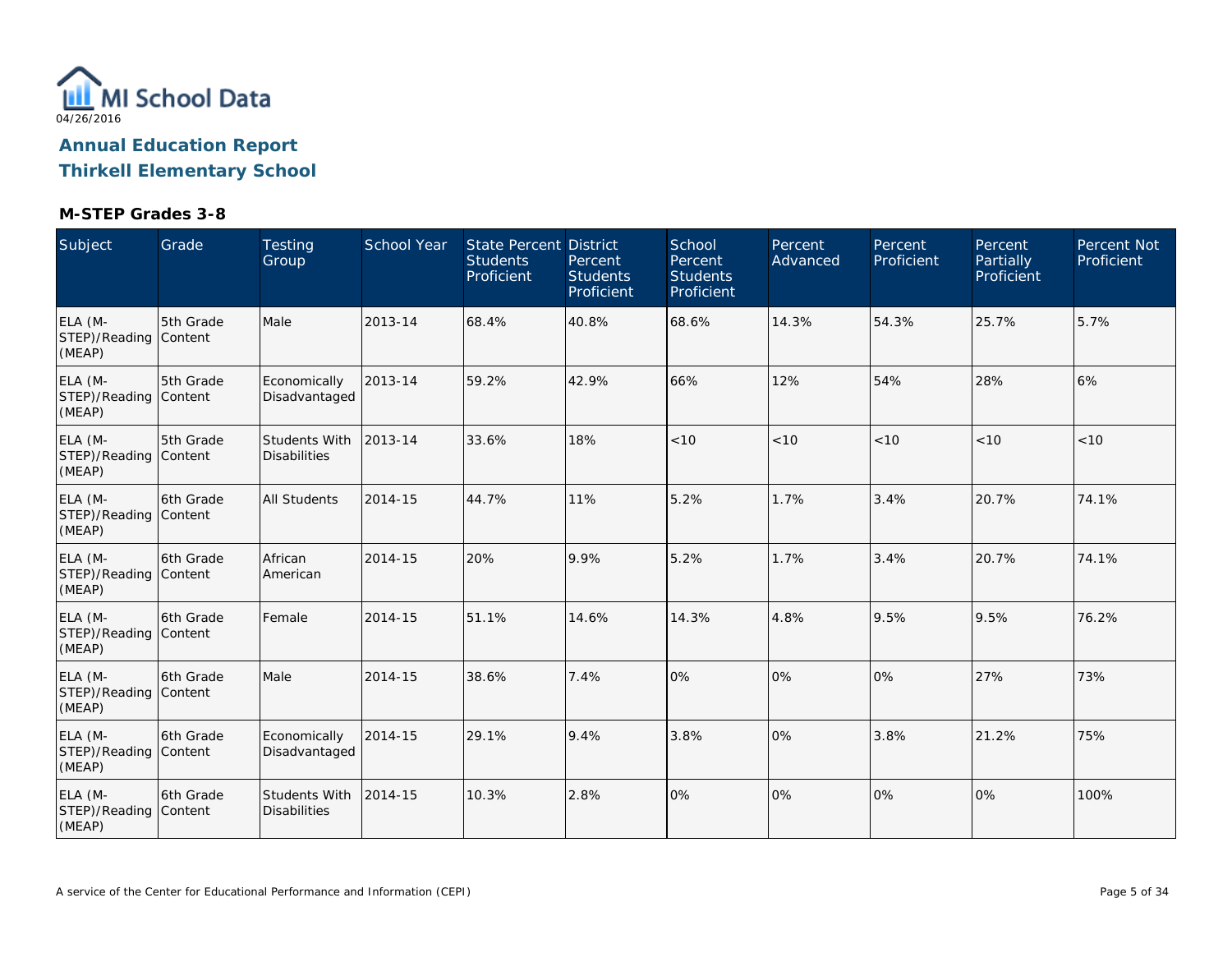

**Thirkell Elementary School**

| Subject                                    | Grade                | <b>Testing</b><br>Group              | <b>School Year</b> | State Percent District<br><b>Students</b><br>Proficient | Percent<br><b>Students</b><br>Proficient | School<br>Percent<br><b>Students</b><br>Proficient | Percent<br>Advanced | Percent<br>Proficient | Percent<br>Partially<br>Proficient | Percent Not<br>Proficient |
|--------------------------------------------|----------------------|--------------------------------------|--------------------|---------------------------------------------------------|------------------------------------------|----------------------------------------------------|---------------------|-----------------------|------------------------------------|---------------------------|
| ELA (M-<br>STEP)/Reading Content<br>(MEAP) | 7th Grade            | <b>All Students</b>                  | 2014-15            | 49.1%                                                   | 15.7%                                    | 20.4%                                              | 6.1%                | 14.3%                 | 22.4%                              | 57.1%                     |
| ELA (M-<br>STEP)/Reading Content<br>(MEAP) | 7th Grade            | African<br>American                  | 2014-15            | 25.2%                                                   | 15.3%                                    | 20.4%                                              | 6.1%                | 14.3%                 | 22.4%                              | 57.1%                     |
| ELA (M-<br>STEP)/Reading Content<br>(MEAP) | 7th Grade            | Female                               | 2014-15            | 56.3%                                                   | 19.7%                                    | 33.3%                                              | 11.1%               | 22.2%                 | 16.7%                              | 50%                       |
| ELA (M-<br>STEP)/Reading Content<br>(MEAP) | 7th Grade            | Male                                 | 2014-15            | 42.2%                                                   | 11.6%                                    | 12.9%                                              | 3.2%                | 9.7%                  | 25.8%                              | 61.3%                     |
| ELA (M-<br>STEP)/Reading Content<br>(MEAP) | 7th Grade            | Economically<br>Disadvantaged        | 2014-15            | 33.2%                                                   | 13.5%                                    | 20%                                                | 5%                  | 15%                   | 22.5%                              | 57.5%                     |
| ELA (M-<br>STEP)/Reading Content<br>(MEAP) | 7th Grade            | Students With<br><b>Disabilities</b> | 2014-15            | 10.9%                                                   | 3.4%                                     | < 10                                               | < 10                | < 10                  | < 10                               | < 10                      |
| Mathematics                                | 2nd Grade<br>Content | <b>All Students</b>                  | 2013-14            | 40.1%                                                   | 14.6%                                    | 28.4%                                              | 2.7%                | 25.7%                 | 24.3%                              | 47.3%                     |
| Mathematics                                | 2nd Grade<br>Content | African<br>American                  | 2013-14            | 18.2%                                                   | 14.6%                                    | 28.4%                                              | 2.7%                | 25.7%                 | 24.3%                              | 47.3%                     |
| Mathematics                                | 2nd Grade<br>Content | Female                               | 2013-14            | 39.7%                                                   | 14.5%                                    | 34.2%                                              | 0%                  | 34.2%                 | 23.7%                              | 42.1%                     |
| Mathematics                                | 2nd Grade<br>Content | Male                                 | 2013-14            | 40.6%                                                   | 14.8%                                    | 22.2%                                              | 5.6%                | 16.7%                 | 25%                                | 52.8%                     |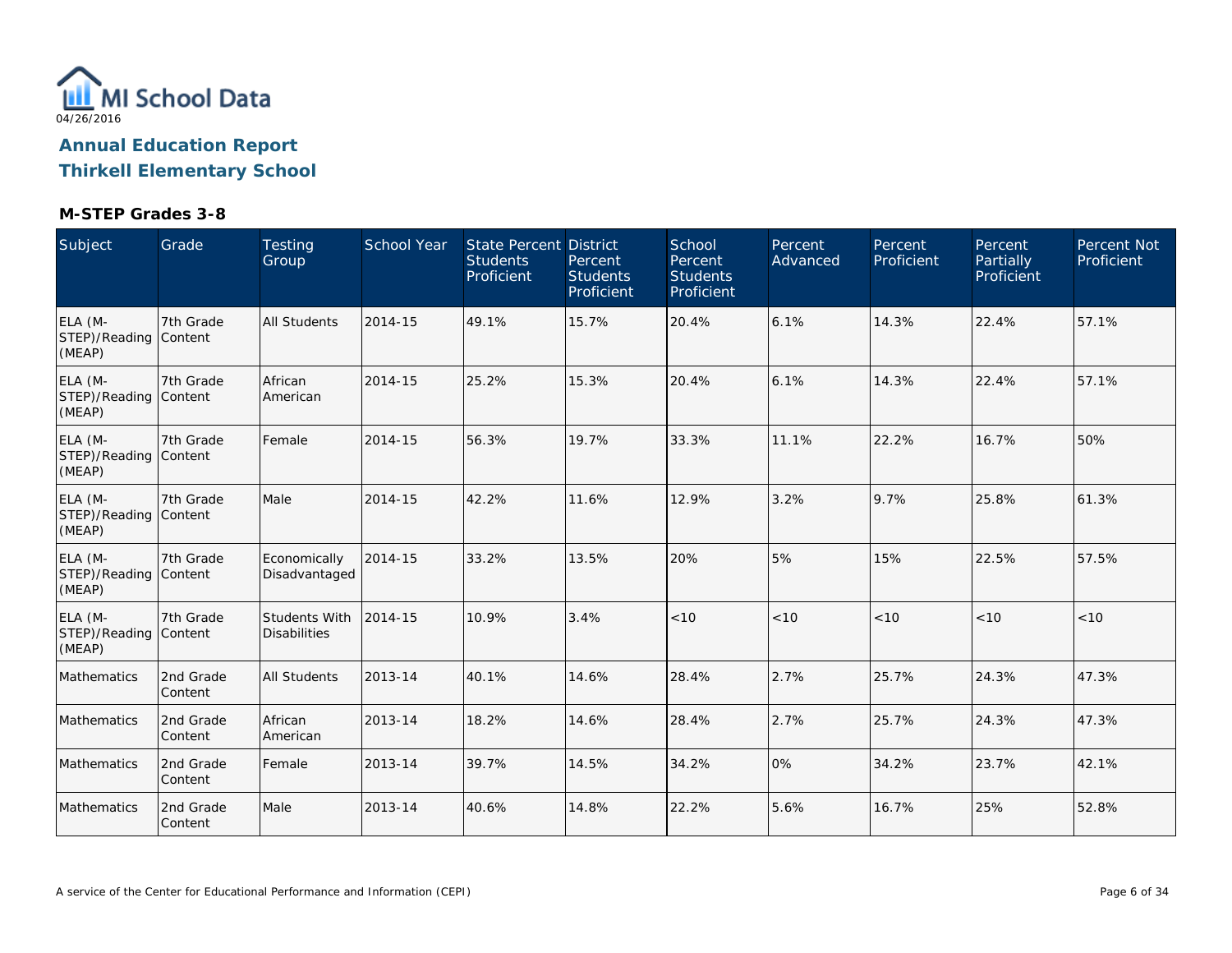

### **Thirkell Elementary School**

| Subject     | Grade                | Testing<br>Group                     | School Year | State Percent District<br><b>Students</b><br>Proficient | Percent<br><b>Students</b><br>Proficient | School<br>Percent<br><b>Students</b><br>Proficient | Percent<br>Advanced | Percent<br>Proficient | Percent<br>Partially<br>Proficient | Percent Not<br>Proficient |
|-------------|----------------------|--------------------------------------|-------------|---------------------------------------------------------|------------------------------------------|----------------------------------------------------|---------------------|-----------------------|------------------------------------|---------------------------|
| Mathematics | 2nd Grade<br>Content | Economically<br>Disadvantaged        | 2013-14     | 26.9%                                                   | 13.9%                                    | 26.5%                                              | 2.9%                | 23.5%                 | 25%                                | 48.5%                     |
| Mathematics | 2nd Grade<br>Content | Students With<br><b>Disabilities</b> | 2013-14     | 22.2%                                                   | 9.5%                                     | < 10                                               | < 10                | < 10                  | < 10                               | < 10                      |
| Mathematics | 3rd Grade<br>Content | <b>All Students</b>                  | 2014-15     | 48.8%                                                   | 12.8%                                    | 1.3%                                               | 0%                  | 1.3%                  | 13.3%                              | 85.3%                     |
| Mathematics | 3rd Grade<br>Content | <b>All Students</b>                  | 2013-14     | 45.3%                                                   | 17.2%                                    | 6.6%                                               | 0%                  | 6.6%                  | 16.4%                              | 77%                       |
| Mathematics | 3rd Grade<br>Content | African<br>American                  | 2014-15     | 20.3%                                                   | 11.5%                                    | 1.4%                                               | 0%                  | 1.4%                  | 13.5%                              | 85.1%                     |
| Mathematics | 3rd Grade<br>Content | African<br>American                  | 2013-14     | 18.2%                                                   | 15.8%                                    | 6.7%                                               | 0%                  | 6.7%                  | 16.7%                              | 76.7%                     |
| Mathematics | 3rd Grade<br>Content | Asian                                | 2014-15     | 73.6%                                                   | 35.7%                                    | < 10                                               | $<10$               | < 10                  | < 10                               | < 10                      |
| Mathematics | 3rd Grade<br>Content | White                                | 2013-14     | 52.9%                                                   | 9.5%                                     | < 10                                               | < 10                | < 10                  | < 10                               | < 10                      |
| Mathematics | 3rd Grade<br>Content | Female                               | 2014-15     | 48.1%                                                   | 12.9%                                    | 0%                                                 | 0%                  | 0%                    | 11.9%                              | 88.1%                     |
| Mathematics | 3rd Grade<br>Content | Female                               | 2013-14     | 43.4%                                                   | 16.5%                                    | 12%                                                | 0%                  | 12%                   | 20%                                | 68%                       |
| Mathematics | 3rd Grade<br>Content | Male                                 | 2014-15     | 49.5%                                                   | 12.7%                                    | 3%                                                 | 0%                  | 3%                    | 15.2%                              | 81.8%                     |
| Mathematics | 3rd Grade<br>Content | Male                                 | 2013-14     | 47.2%                                                   | 18%                                      | 2.8%                                               | 0%                  | 2.8%                  | 13.9%                              | 83.3%                     |
| Mathematics | 3rd Grade<br>Content | Economically<br>Disadvantaged        | 2014-15     | 33.5%                                                   | 11.4%                                    | 1.4%                                               | 0%                  | 1.4%                  | 13%                                | 85.5%                     |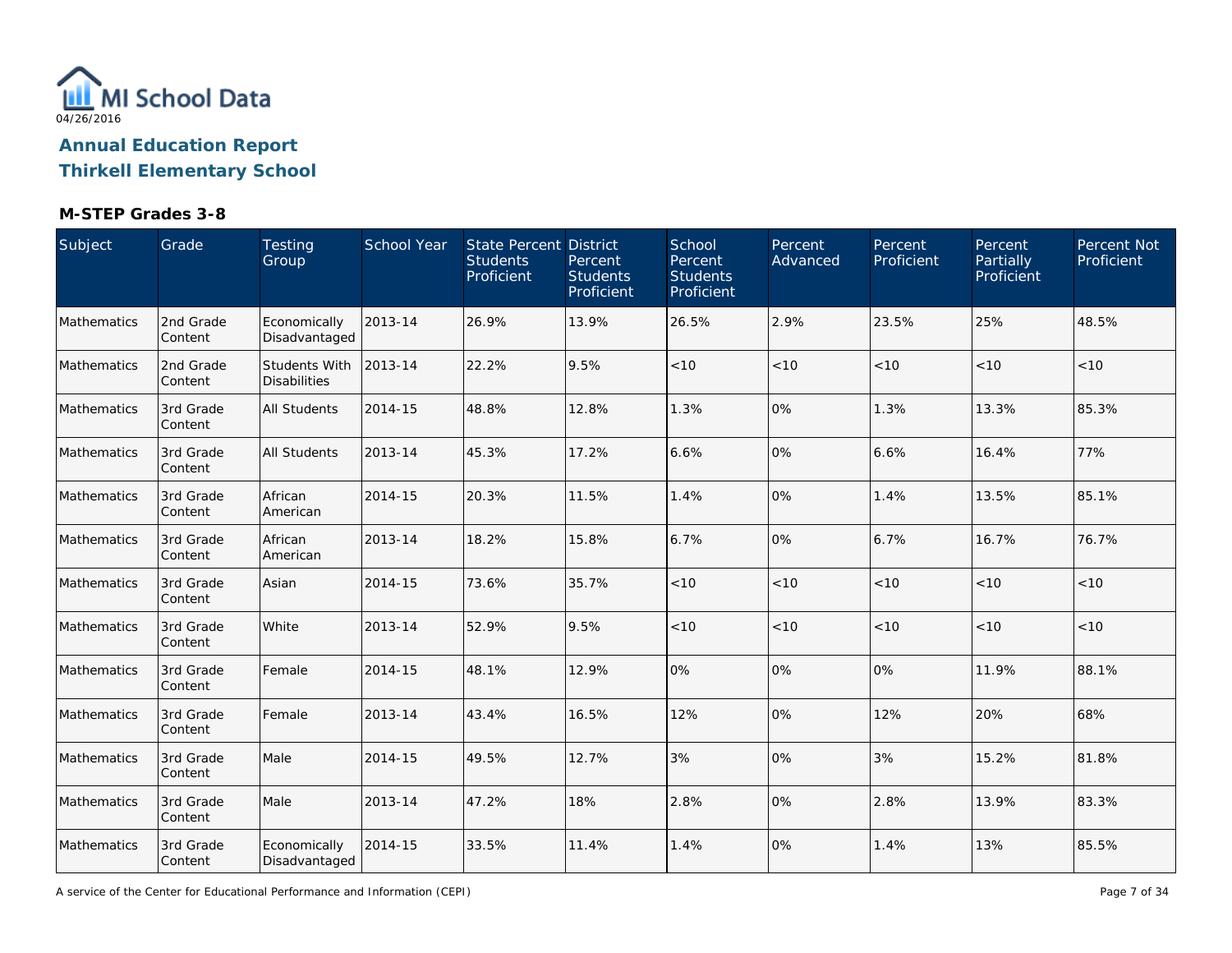

### **Thirkell Elementary School**

| Subject     | Grade                | Testing<br>Group                            | School Year | State Percent District<br><b>Students</b><br>Proficient | Percent<br><b>Students</b><br>Proficient | School<br>Percent<br><b>Students</b><br>Proficient | Percent<br>Advanced | Percent<br>Proficient | Percent<br>Partially<br>Proficient | Percent Not<br>Proficient |
|-------------|----------------------|---------------------------------------------|-------------|---------------------------------------------------------|------------------------------------------|----------------------------------------------------|---------------------|-----------------------|------------------------------------|---------------------------|
| Mathematics | 3rd Grade<br>Content | Economically<br>Disadvantaged               | 2013-14     | 29.5%                                                   | 16.7%                                    | 7.3%                                               | 0%                  | 7.3%                  | 16.4%                              | 76.4%                     |
| Mathematics | 3rd Grade<br>Content | <b>Students With</b><br><b>Disabilities</b> | 2014-15     | 24.5%                                                   | 9.9%                                     | < 10                                               | < 10                | < 10                  | < 10                               | < 10                      |
| Mathematics | 3rd Grade<br>Content | <b>Students With</b><br><b>Disabilities</b> | 2013-14     | 23.2%                                                   | 10.6%                                    | $<10$                                              | < 10                | $<10$                 | < 10                               | $<10$                     |
| Mathematics | 4th Grade<br>Content | All Students                                | 2014-15     | 41.4%                                                   | 7.6%                                     | 1.5%                                               | 0%                  | 1.5%                  | 9.2%                               | 89.2%                     |
| Mathematics | 4th Grade<br>Content | All Students                                | 2013-14     | 45.2%                                                   | 15.4%                                    | 30.3%                                              | 0%                  | 30.3%                 | 33.3%                              | 36.4%                     |
| Mathematics | 4th Grade<br>Content | African<br>American                         | 2014-15     | 13.2%                                                   | 6.2%                                     | 1.5%                                               | 0%                  | 1.5%                  | 9.2%                               | 89.2%                     |
| Mathematics | 4th Grade<br>Content | African<br>American                         | 2013-14     | 20%                                                     | 15.3%                                    | 30.3%                                              | 0%                  | 30.3%                 | 33.3%                              | 36.4%                     |
| Mathematics | 4th Grade<br>Content | Female                                      | 2014-15     | 40.3%                                                   | 7.9%                                     | 3.1%                                               | 0%                  | 3.1%                  | 12.5%                              | 84.4%                     |
| Mathematics | 4th Grade<br>Content | Female                                      | 2013-14     | 44.7%                                                   | 14.4%                                    | 21.4%                                              | 0%                  | 21.4%                 | 46.4%                              | 32.1%                     |
| Mathematics | 4th Grade<br>Content | Male                                        | 2014-15     | 42.4%                                                   | 7.4%                                     | 0%                                                 | 0%                  | 0%                    | 6.1%                               | 93.9%                     |
| Mathematics | 4th Grade<br>Content | Male                                        | 2013-14     | 45.7%                                                   | 16.5%                                    | 36.8%                                              | 0%                  | 36.8%                 | 23.7%                              | 39.5%                     |
| Mathematics | 4th Grade<br>Content | Economically<br>Disadvantaged               | 2014-15     | 25.4%                                                   | 6.9%                                     | 0%                                                 | 0%                  | 0%                    | 5.7%                               | 94.3%                     |
| Mathematics | 4th Grade<br>Content | Economically<br>Disadvantaged               | 2013-14     | 29.5%                                                   | 13.6%                                    | 27.9%                                              | 0%                  | 27.9%                 | 32.8%                              | 39.3%                     |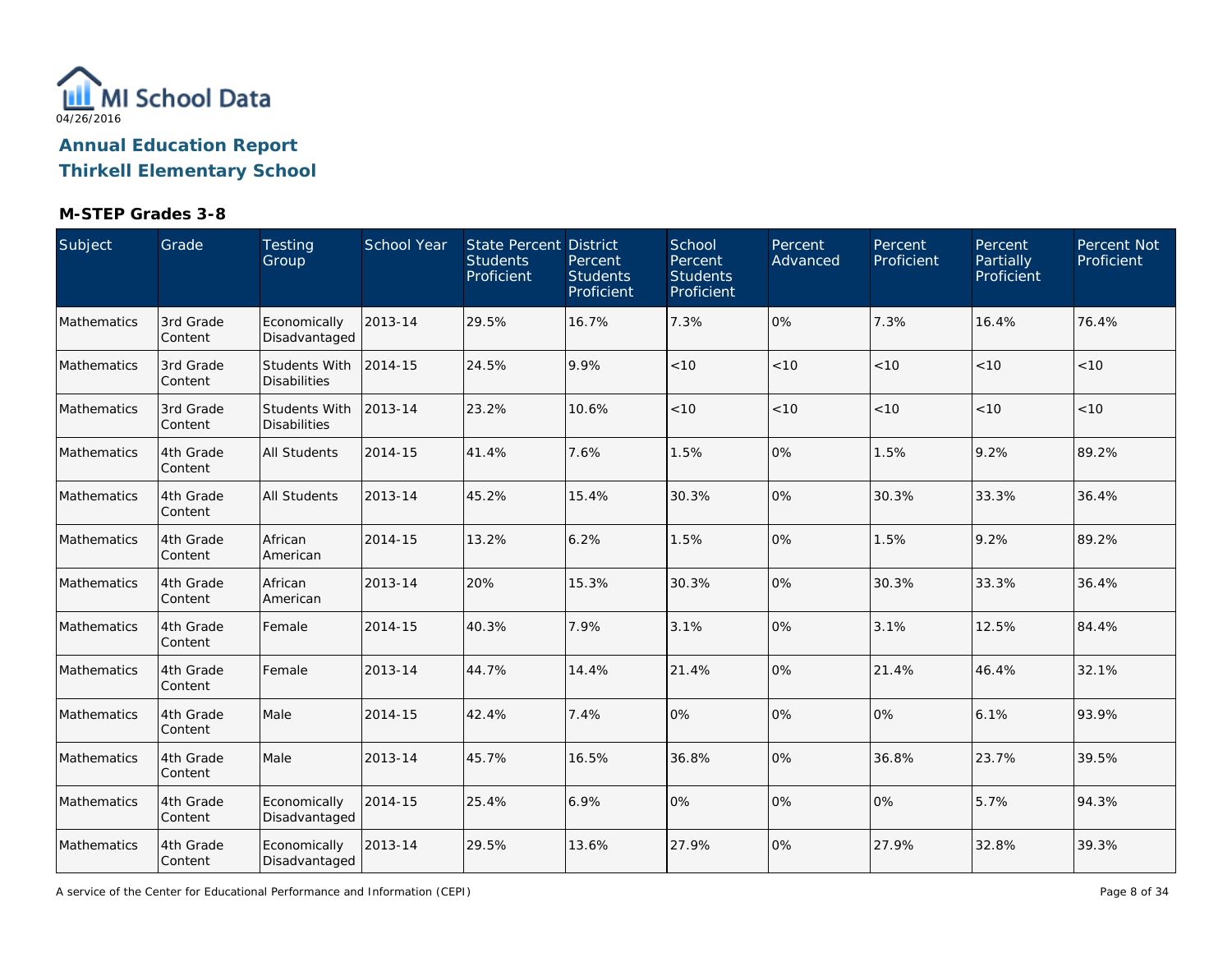

**Thirkell Elementary School**

| Subject     | Grade                 | Testing<br>Group                     | School Year | <b>State Percent District</b><br><b>Students</b><br>Proficient | Percent<br><b>Students</b><br>Proficient | School<br>Percent<br><b>Students</b><br>Proficient | Percent<br>Advanced | Percent<br>Proficient | Percent<br>Partially<br>Proficient | Percent Not<br>Proficient |
|-------------|-----------------------|--------------------------------------|-------------|----------------------------------------------------------------|------------------------------------------|----------------------------------------------------|---------------------|-----------------------|------------------------------------|---------------------------|
| Mathematics | 4th Grade<br>Content  | English<br>Language<br>Learners      | 2014-15     | 22.1%                                                          | 9.4%                                     | < 10                                               | <10                 | < 10                  | < 10                               | < 10                      |
| Mathematics | 4th Grade<br>Content  | Students With<br><b>Disabilities</b> | 2014-15     | 17.2%                                                          | 3.7%                                     | < 10                                               | < 10                | < 10                  | < 10                               | < 10                      |
| Mathematics | 4th Grade<br>Content  | Students With<br><b>Disabilities</b> | 2013-14     | 20%                                                            | 5.1%                                     | 9.1%                                               | 0%                  | 9.1%                  | 18.2%                              | 72.7%                     |
| Mathematics | 5th Grade<br>Content  | <b>All Students</b>                  | 2013-14     | 41.5%                                                          | 14.8%                                    | 27.8%                                              | 0%                  | 27.8%                 | 13%                                | 59.3%                     |
| Mathematics | 5th Grade<br>Content  | African<br>American                  | 2013-14     | 17.6%                                                          | 13.7%                                    | 27.8%                                              | 0%                  | 27.8%                 | 13%                                | 59.3%                     |
| Mathematics | 5th Grade<br> Content | Female                               | 2013-14     | 40.9%                                                          | 15.2%                                    | 36.8%                                              | 0%                  | 36.8%                 | 5.3%                               | 57.9%                     |
| Mathematics | 5th Grade<br>Content  | Male                                 | 2013-14     | 42%                                                            | 14.4%                                    | 22.9%                                              | 0%                  | 22.9%                 | 17.1%                              | 60%                       |
| Mathematics | 5th Grade<br>Content  | Economically<br>Disadvantaged        | 2013-14     | 25.9%                                                          | 13.5%                                    | 26%                                                | 0%                  | 26%                   | 14%                                | 60%                       |
| Mathematics | 5th Grade<br> Content | Students With<br><b>Disabilities</b> | 2013-14     | 14.3%                                                          | 8.4%                                     | < 10                                               | < 10                | < 10                  | < 10                               | < 10                      |
| Mathematics | 6th Grade<br>Content  | <b>All Students</b>                  | 2014-15     | 33.3%                                                          | 5.2%                                     | 1.8%                                               | 1.8%                | 0%                    | 17.9%                              | 80.4%                     |
| Mathematics | 6th Grade<br>Content  | African<br>American                  | 2014-15     | 9.4%                                                           | 3.9%                                     | 1.8%                                               | 1.8%                | 0%                    | 17.9%                              | 80.4%                     |
| Mathematics | 6th Grade<br>Content  | Female                               | 2014-15     | 34.1%                                                          | 5.8%                                     | 4.8%                                               | 4.8%                | 0%                    | 14.3%                              | 81%                       |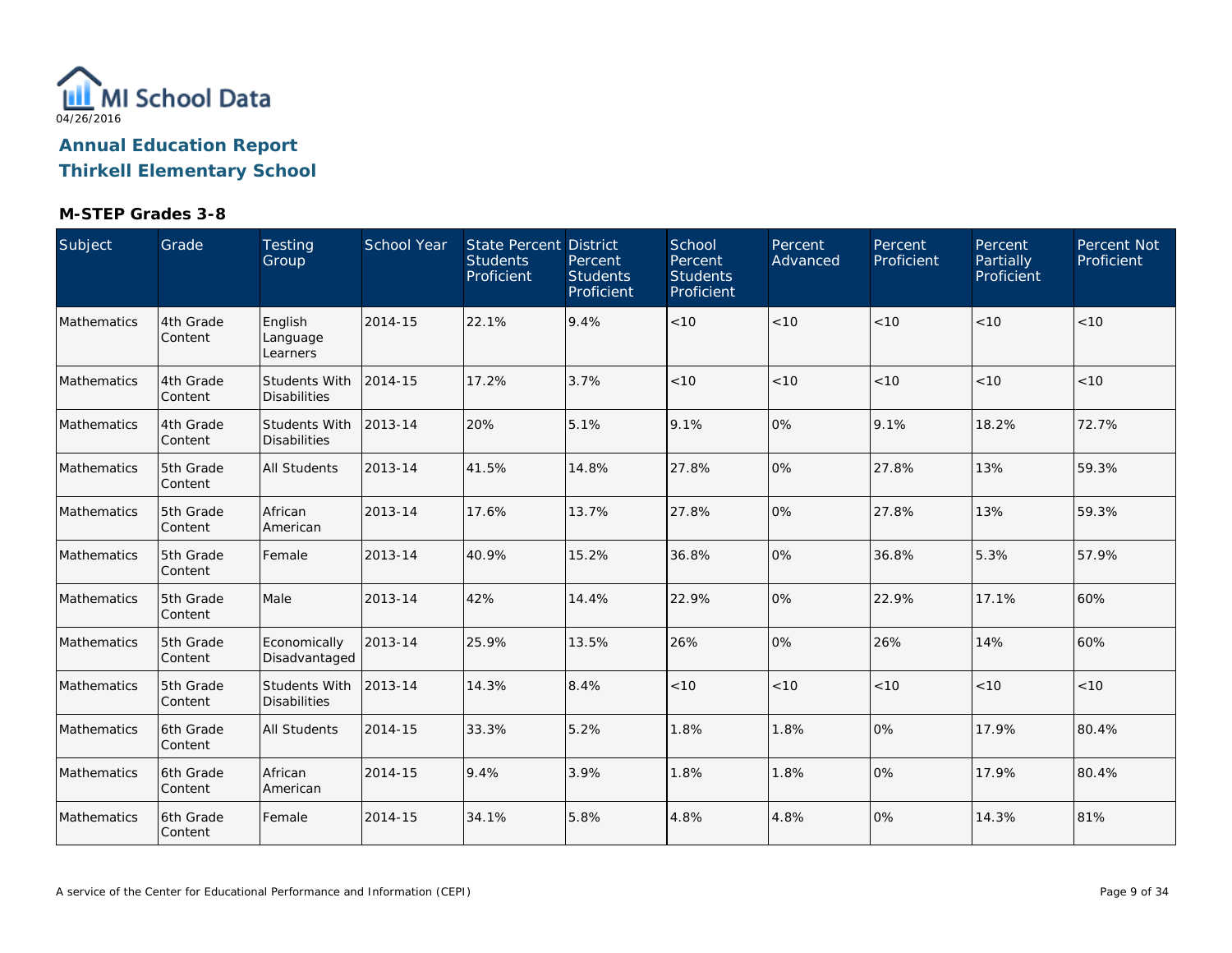

### **Thirkell Elementary School**

| Subject     | Grade                 | Testing<br>Group                            | School Year | <b>State Percent District</b><br><b>Students</b><br>Proficient | Percent<br><b>Students</b><br>Proficient | School<br>Percent<br><b>Students</b><br>Proficient | Percent<br>Advanced | Percent<br>Proficient | Percent<br>Partially<br>Proficient | Percent Not<br>Proficient |
|-------------|-----------------------|---------------------------------------------|-------------|----------------------------------------------------------------|------------------------------------------|----------------------------------------------------|---------------------|-----------------------|------------------------------------|---------------------------|
| Mathematics | 6th Grade<br>Content  | Male                                        | 2014-15     | 32.5%                                                          | 4.5%                                     | 0%                                                 | 0%                  | 0%                    | 20%                                | 80%                       |
| Mathematics | 6th Grade<br>Content  | Economically<br>Disadvantaged               | 2014-15     | 17.6%                                                          | 4.3%                                     | 0%                                                 | 0%                  | 0%                    | 18%                                | 82%                       |
| Mathematics | 6th Grade<br>Content  | <b>Students With</b><br><b>Disabilities</b> | 2014-15     | 7.8%                                                           | 1.4%                                     | 0%                                                 | 0%                  | 0%                    | 0%                                 | 100%                      |
| Mathematics | 7th Grade<br>Content  | <b>All Students</b>                         | 2014-15     | 33.3%                                                          | 6.3%                                     | 7%                                                 | 2.3%                | 4.7%                  | 23.3%                              | 69.8%                     |
| Mathematics | 7th Grade<br>Content  | African<br>American                         | 2014-15     | 10.6%                                                          | 5.7%                                     | 7%                                                 | 2.3%                | 4.7%                  | 23.3%                              | 69.8%                     |
| Mathematics | 7th Grade<br>Content  | Female                                      | 2014-15     | 33%                                                            | 6.8%                                     | 6.7%                                               | 0%                  | 6.7%                  | 33.3%                              | 60%                       |
| Mathematics | 7th Grade<br>Content  | Male                                        | 2014-15     | 33.5%                                                          | 5.9%                                     | 7.1%                                               | 3.6%                | 3.6%                  | 17.9%                              | 75%                       |
| Mathematics | 7th Grade<br>Content  | Economically<br>Disadvantaged               | 2014-15     | 17.8%                                                          | 5.1%                                     | 5.7%                                               | 2.9%                | 2.9%                  | 22.9%                              | 71.4%                     |
| Mathematics | 7th Grade<br>Content  | Students With<br><b>Disabilities</b>        | 2014-15     | 6.5%                                                           | 1.4%                                     | $<10$                                              | < 10                | < 10                  | < 10                               | < 10                      |
| Science     | 4th Grade<br>Content  | <b>All Students</b>                         | 2014-15     | 12.4%                                                          | 1.4%                                     | 3.2%                                               | 0%                  | 3.2%                  | 6.3%                               | 90.5%                     |
| Science     | 4th Grade<br>Content  | <b>All Students</b>                         | 2013-14     | 16.8%                                                          | 2.9%                                     | 11.9%                                              | 6%                  | 6%                    | 40.3%                              | 47.8%                     |
| Science     | 4th Grade<br>Content  | African<br>American                         | 2014-15     | 2%                                                             | 1%                                       | 3.2%                                               | 0%                  | 3.2%                  | 6.3%                               | 90.5%                     |
| Science     | 4th Grade<br> Content | African<br>American                         | 2013-14     | 3.3%                                                           | 2.9%                                     | 11.9%                                              | 6%                  | 6%                    | 40.3%                              | 47.8%                     |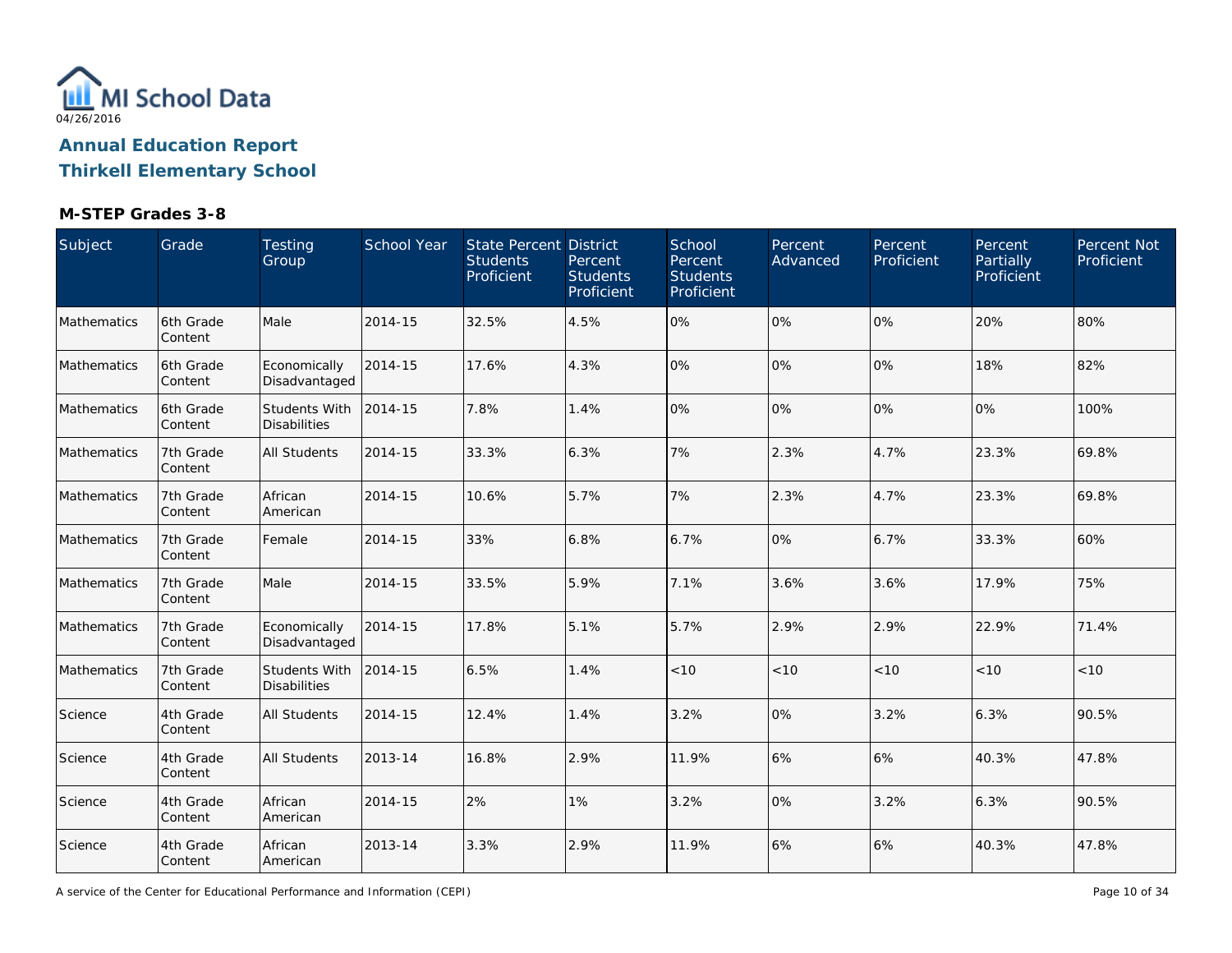

**Thirkell Elementary School**

| Subject | Grade                | Testing<br>Group                            | School Year | State Percent District<br><b>Students</b><br>Proficient | Percent<br><b>Students</b><br>Proficient | School<br>Percent<br><b>Students</b><br>Proficient | Percent<br>Advanced | Percent<br>Proficient | Percent<br>Partially<br>Proficient | Percent Not<br>Proficient |
|---------|----------------------|---------------------------------------------|-------------|---------------------------------------------------------|------------------------------------------|----------------------------------------------------|---------------------|-----------------------|------------------------------------|---------------------------|
| Science | 4th Grade<br>Content | Female                                      | 2014-15     | 10.4%                                                   | 1%                                       | 3.1%                                               | 0%                  | 3.1%                  | 6.3%                               | 90.6%                     |
| Science | 4th Grade<br>Content | Female                                      | 2013-14     | 15.9%                                                   | 2.9%                                     | 14.3%                                              | 7.1%                | 7.1%                  | 50%                                | 35.7%                     |
| Science | 4th Grade<br>Content | Male                                        | 2014-15     | 14.3%                                                   | 1.8%                                     | 3.2%                                               | 0%                  | 3.2%                  | 6.5%                               | 90.3%                     |
| Science | 4th Grade<br>Content | Male                                        | 2013-14     | 17.7%                                                   | 2.9%                                     | 10.3%                                              | 5.1%                | 5.1%                  | 33.3%                              | 56.4%                     |
| Science | 4th Grade<br>Content | Economically<br>Disadvantaged               | 2014-15     | 5.5%                                                    | 1.3%                                     | 3.9%                                               | 0%                  | 3.9%                  | 3.9%                               | 92.2%                     |
| Science | 4th Grade<br>Content | Economically<br>Disadvantaged               | 2013-14     | 8%                                                      | 2.4%                                     | 9.7%                                               | 4.8%                | 4.8%                  | 41.9%                              | 48.4%                     |
| Science | 4th Grade<br>Content | English<br>Language<br>Learners             | 2014-15     | 2.2%                                                    | 0.8%                                     | < 10                                               | < 10                | < 10                  | < 10                               | $<10$                     |
| Science | 4th Grade<br>Content | <b>Students With</b><br><b>Disabilities</b> | 2014-15     | 4.6%                                                    | 0.5%                                     | < 10                                               | < 10                | < 10                  | < 10                               | < 10                      |
| Science | 4th Grade<br>Content | <b>Students With</b><br><b>Disabilities</b> | 2013-14     | 5.6%                                                    | 2.4%                                     | 0%                                                 | 0%                  | 0%                    | 8.3%                               | 91.7%                     |
| Science | 7th Grade<br>Content | <b>All Students</b>                         | 2014-15     | 22.7%                                                   | 2.7%                                     | 6.5%                                               | 4.3%                | 2.2%                  | 8.7%                               | 84.8%                     |
| Science | 7th Grade<br>Content | African<br>American                         | 2014-15     | 5%                                                      | 2.4%                                     | 6.5%                                               | 4.3%                | 2.2%                  | 8.7%                               | 84.8%                     |
| Science | 7th Grade<br>Content | Female                                      | 2014-15     | 20.8%                                                   | 1.9%                                     | 12.5%                                              | 6.3%                | 6.3%                  | 12.5%                              | 75%                       |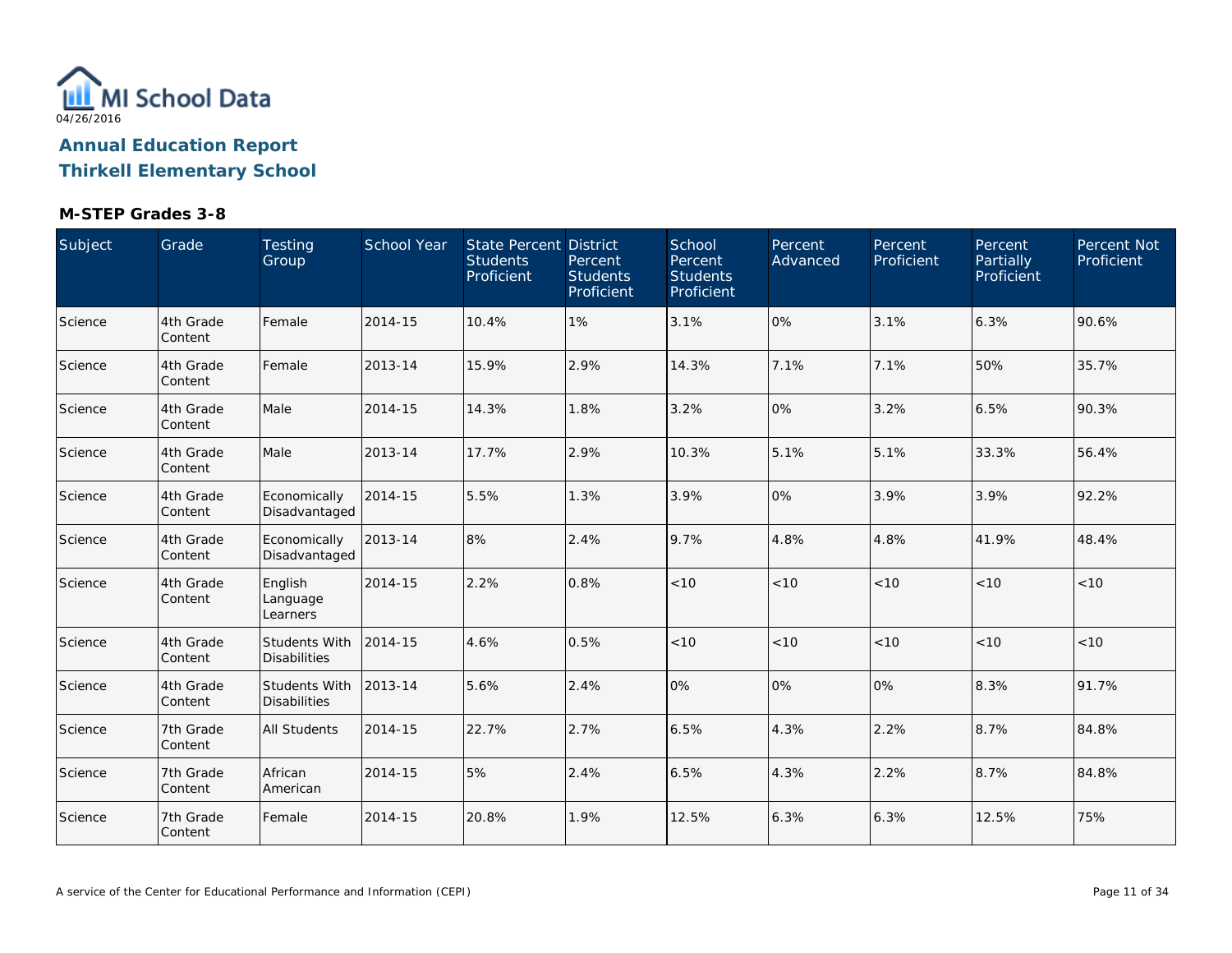

**Thirkell Elementary School**

| Subject        | Grade                 | <b>Testing</b><br>Group              | <b>School Year</b> | State Percent District<br><b>Students</b><br>Proficient | Percent<br><b>Students</b><br>Proficient | School<br>Percent<br><b>Students</b><br>Proficient | Percent<br>Advanced | Percent<br>Proficient | Percent<br>Partially<br>Proficient | Percent Not<br>Proficient |
|----------------|-----------------------|--------------------------------------|--------------------|---------------------------------------------------------|------------------------------------------|----------------------------------------------------|---------------------|-----------------------|------------------------------------|---------------------------|
| Science        | 7th Grade<br> Content | Male                                 | 2014-15            | 24.6%                                                   | 3.6%                                     | 3.3%                                               | 3.3%                | 10%                   | 6.7%                               | 90%                       |
| Science        | 7th Grade<br> Content | Economically<br>Disadvantaged        | 2014-15            | 10.9%                                                   | 2.2%                                     | 5.4%                                               | 2.7%                | 2.7%                  | 5.4%                               | 89.2%                     |
| Science        | 7th Grade<br>Content  | Students With<br><b>Disabilities</b> | 2014-15            | 4.7%                                                    | 0.7%                                     | < 10                                               | < 10                | < 10                  | < 10                               | < 10                      |
| Social Studies | 5th Grade<br> Content | <b>All Students</b>                  | 2013-14            | 26.5%                                                   | 8.2%                                     | 46.3%                                              | 20.4%               | 25.9%                 | 53.7%                              | $ 0\%$                    |
| Social Studies | 5th Grade<br> Content | African<br>American                  | 2013-14            | 8.1%                                                    | 7.5%                                     | 46.3%                                              | 20.4%               | 25.9%                 | 53.7%                              | $ 0\%$                    |
| Social Studies | 5th Grade<br> Content | Female                               | 2013-14            | 25.2%                                                   | 7.9%                                     | 68.4%                                              | 31.6%               | 36.8%                 | 31.6%                              | $ 0\%$                    |
| Social Studies | 5th Grade<br> Content | Male                                 | 2013-14            | 27.8%                                                   | 8.5%                                     | 34.3%                                              | 14.3%               | 20%                   | 65.7%                              | $ 0\%$                    |
| Social Studies | 5th Grade<br> Content | Economically<br>Disadvantaged        | 2013-14            | 13.2%                                                   | 6.9%                                     | 44%                                                | 20%                 | 24%                   | 56%                                | $ 0\%$                    |
| Social Studies | 5th Grade<br> Content | Students With<br><b>Disabilities</b> | 2013-14            | 6.8%                                                    | 3.9%                                     | < 10                                               | < 10                | < 10                  | < 10                               | < 10                      |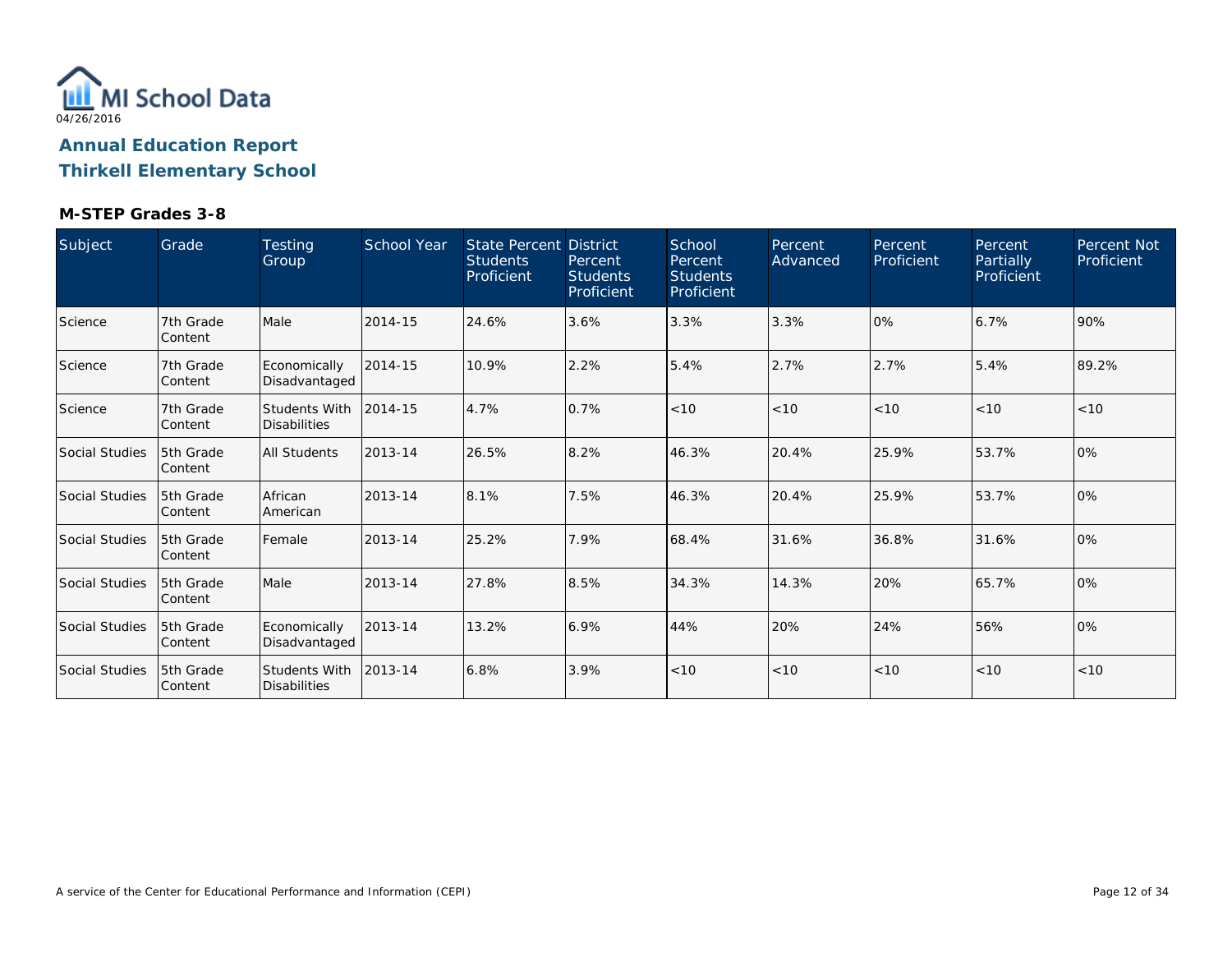

**MME**

| Subject                      | Grade | <b>Testing</b><br>Group | School Year | State Percent District<br><b>Students</b><br>Proficient | Percent<br><b>Students</b><br><b>Proficient</b> | School <sup>1</sup><br>Percent<br><b>Students</b><br>Proficient | Percent<br>Advanced | Percent<br>Proficient | Percent<br>Partially<br>Proficient | Percent Not<br>Proficient |
|------------------------------|-------|-------------------------|-------------|---------------------------------------------------------|-------------------------------------------------|-----------------------------------------------------------------|---------------------|-----------------------|------------------------------------|---------------------------|
| Also Distribute Distribution |       |                         |             |                                                         |                                                 |                                                                 |                     |                       |                                    |                           |

No Data to Display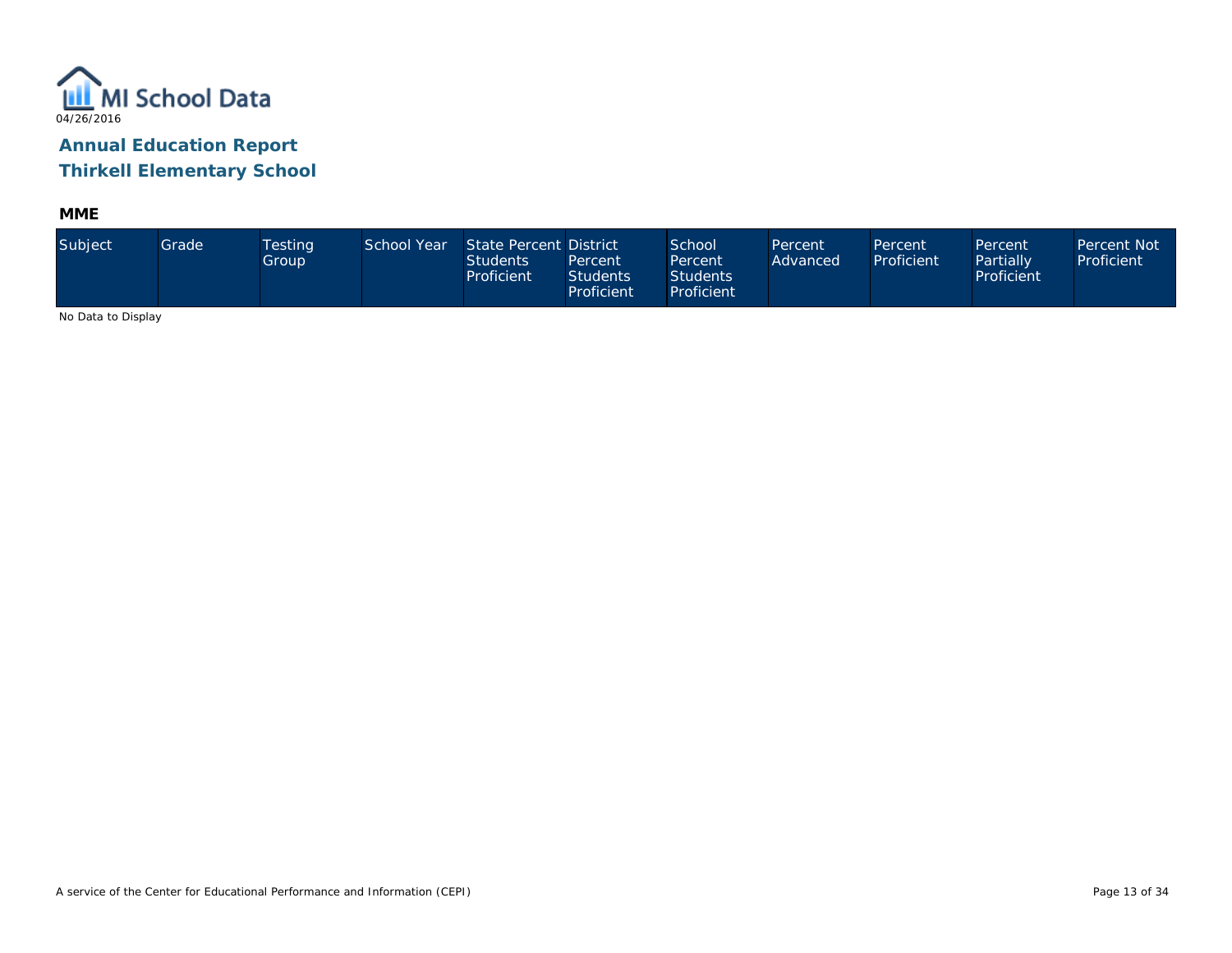

### **Michigan Educational Assessment Program Access (MEAP - Access)**

| Subject                      | Grade <sup>1</sup> | Testing Group School Year | State Percent<br><b>Students</b><br>Proficient | <b>District</b><br>Percent<br><b>Students</b><br>Proficient | School Percent Percent<br><b>Students</b><br>Proficient | Exceeded | Percent Met | Percent<br><b>Progressing</b> |
|------------------------------|--------------------|---------------------------|------------------------------------------------|-------------------------------------------------------------|---------------------------------------------------------|----------|-------------|-------------------------------|
| Also Distribute Distribution |                    |                           |                                                |                                                             |                                                         |          |             |                               |

No Data to Display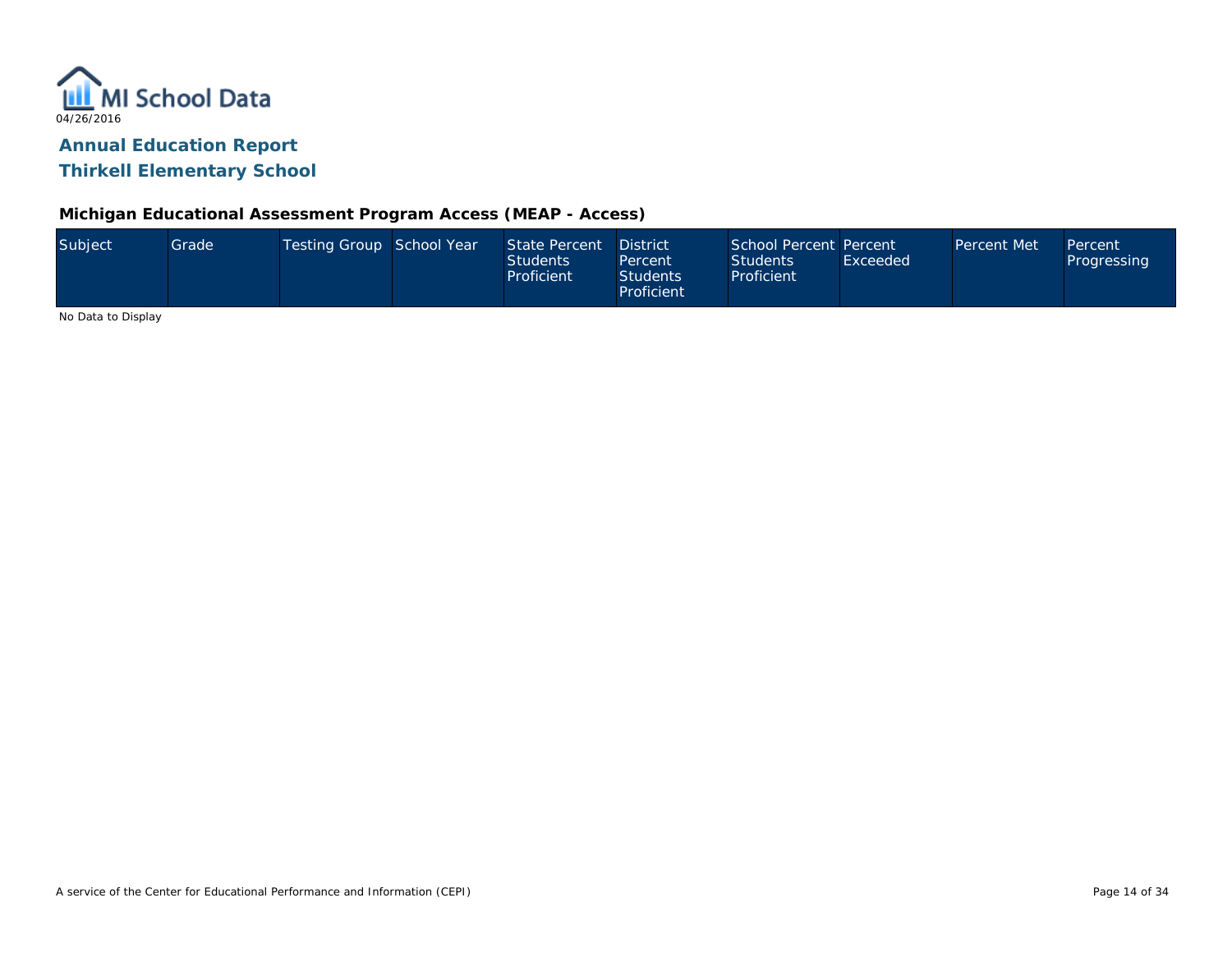

### **Thirkell Elementary School**

### **MI-Access Functional Independence**

| Subject     | Grade                | Testing Group School Year     |         | <b>State Percent</b><br><b>Students</b><br>Proficient | <b>District</b><br>Percent<br><b>Students</b><br>Proficient | <b>School Percent Percent</b><br><b>Students</b><br>Proficient | Surpassed | Percent<br>Attained | Percent<br>Emerging |
|-------------|----------------------|-------------------------------|---------|-------------------------------------------------------|-------------------------------------------------------------|----------------------------------------------------------------|-----------|---------------------|---------------------|
| Mathematics | 2nd Grade<br>Content | <b>All Students</b>           | 2013-14 | 68.8%                                                 | 44.6%                                                       | < 10                                                           | < 10      | < 10                | < 10                |
| Reading     | 2nd Grade<br>Content | <b>All Students</b>           | 2013-14 | 77.1%                                                 | 56.9%                                                       | < 10                                                           | < 10      | < 10                | < 10                |
| Mathematics | 2nd Grade<br>Content | African<br>American           | 2013-14 | 61.4%                                                 | 42.4%                                                       | < 10                                                           | < 10      | < 10                | < 10                |
| Reading     | 2nd Grade<br>Content | African<br>American           | 2013-14 | 70.2%                                                 | 54.2%                                                       | < 10                                                           | < 10      | < 10                | < 10                |
| Mathematics | 2nd Grade<br>Content | Male                          | 2013-14 | 70%                                                   | 46.8%                                                       | < 10                                                           | < 10      | < 10                | < 10                |
| Reading     | 2nd Grade<br>Content | Male                          | 2013-14 | 76.1%                                                 | 57.4%                                                       | $<10$                                                          | <10       | < 10                | $<10$               |
| Mathematics | 2nd Grade<br>Content | Economically<br>Disadvantaged | 2013-14 | 70.8%                                                 | 48.2%                                                       | $<10$                                                          | < 10      | < 10                | $<10$               |
| Reading     | 2nd Grade<br>Content | Economically<br>Disadvantaged | 2013-14 | 76.6%                                                 | 60.7%                                                       | < 10                                                           | < 10      | < 10                | < 10                |
| Mathematics | 3rd Grade<br>Content | <b>All Students</b>           | 2013-14 | 81.3%                                                 | 72.2%                                                       | $<10$                                                          | < 10      | $<10$               | $<10$               |
| Reading     | 3rd Grade<br>Content | <b>All Students</b>           | 2013-14 | 76.5%                                                 | 64.1%                                                       | < 10                                                           | < 10      | < 10                | < 10                |
| Mathematics | 3rd Grade<br>Content | African<br>American           | 2013-14 | 76.6%                                                 | 69.4%                                                       | $<10$                                                          | < 10      | < 10                | $<10$               |
| Reading     | 3rd Grade<br>Content | African<br>American           | 2013-14 | 71.6%                                                 | 64.8%                                                       | $<10$                                                          | < 10      | < 10                | < 10                |
| Mathematics | 3rd Grade<br>Content | Male                          | 2013-14 | 83.3%                                                 | 77.6%                                                       | < 10                                                           | < 10      | < 10                | < 10                |

A service of the Center for Educational Performance and Information (CEPI)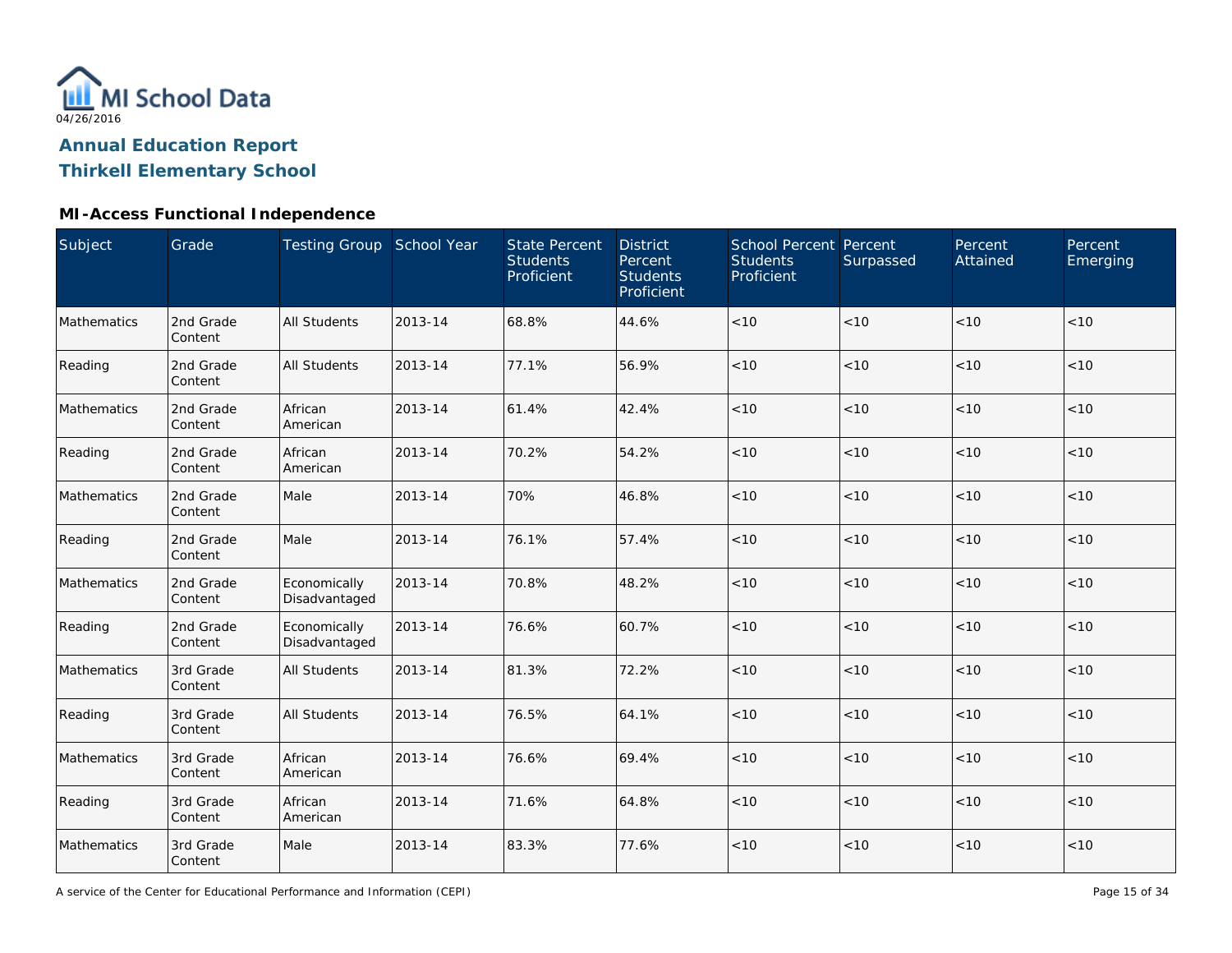

### **Thirkell Elementary School**

### **MI-Access Functional Independence**

| Subject     | Grade                | <b>Testing Group School Year</b> |         | <b>State Percent</b><br><b>Students</b><br>Proficient | <b>District</b><br>Percent<br><b>Students</b><br>Proficient | <b>School Percent Percent</b><br><b>Students</b><br>Proficient | Surpassed | Percent<br>Attained | Percent<br>Emerging |
|-------------|----------------------|----------------------------------|---------|-------------------------------------------------------|-------------------------------------------------------------|----------------------------------------------------------------|-----------|---------------------|---------------------|
| Reading     | 3rd Grade<br>Content | Male                             | 2013-14 | 76.1%                                                 | 65.3%                                                       | $<10$                                                          | < 10      | < 10                | < 10                |
| Mathematics | 3rd Grade<br>Content | Economically<br>Disadvantaged    | 2013-14 | 82.3%                                                 | 72%                                                         | < 10                                                           | < 10      | < 10                | < 10                |
| Reading     | 3rd Grade<br>Content | Economically<br>Disadvantaged    | 2013-14 | 75.1%                                                 | 64.9%                                                       | $<10$                                                          | < 10      | < 10                | < 10                |
| Mathematics | 4th Grade<br>Content | <b>All Students</b>              | 2013-14 | 64.9%                                                 | 44.6%                                                       | $<10$                                                          | <10       | $<10$               | $<10$               |
| Reading     | 4th Grade<br>Content | <b>All Students</b>              | 2013-14 | 73.9%                                                 | 61.9%                                                       | < 10                                                           | < 10      | < 10                | < 10                |
| Science     | 4th Grade<br>Content | <b>All Students</b>              | 2013-14 | 47.4%                                                 | 37.1%                                                       | < 10                                                           | < 10      | < 10                | < 10                |
| Mathematics | 4th Grade<br>Content | African<br>American              | 2013-14 | 59.2%                                                 | 46.2%                                                       | < 10                                                           | < 10      | < 10                | < 10                |
| Reading     | 4th Grade<br>Content | African<br>American              | 2013-14 | 70.9%                                                 | 62%                                                         | < 10                                                           | < 10      | < 10                | $<10$               |
| Science     | 4th Grade<br>Content | African<br>American              | 2013-14 | 38.9%                                                 | 38.8%                                                       | $<10$                                                          | < 10      | < 10                | $<10$               |
| Mathematics | 4th Grade<br>Content | Female                           | 2013-14 | 62.1%                                                 | 53.3%                                                       | $<10$                                                          | < 10      | < 10                | < 10                |
| Reading     | 4th Grade<br>Content | Female                           | 2013-14 | 75.3%                                                 | 73.3%                                                       | $<10$                                                          | < 10      | < 10                | < 10                |
| Science     | 4th Grade<br>Content | Female                           | 2013-14 | 45.4%                                                 | 35%                                                         | $<10$                                                          | < 10      | < 10                | < 10                |
| Mathematics | 4th Grade<br>Content | Male                             | 2013-14 | 66.4%                                                 | 39.6%                                                       | $<10$                                                          | < 10      | < 10                | $<10$               |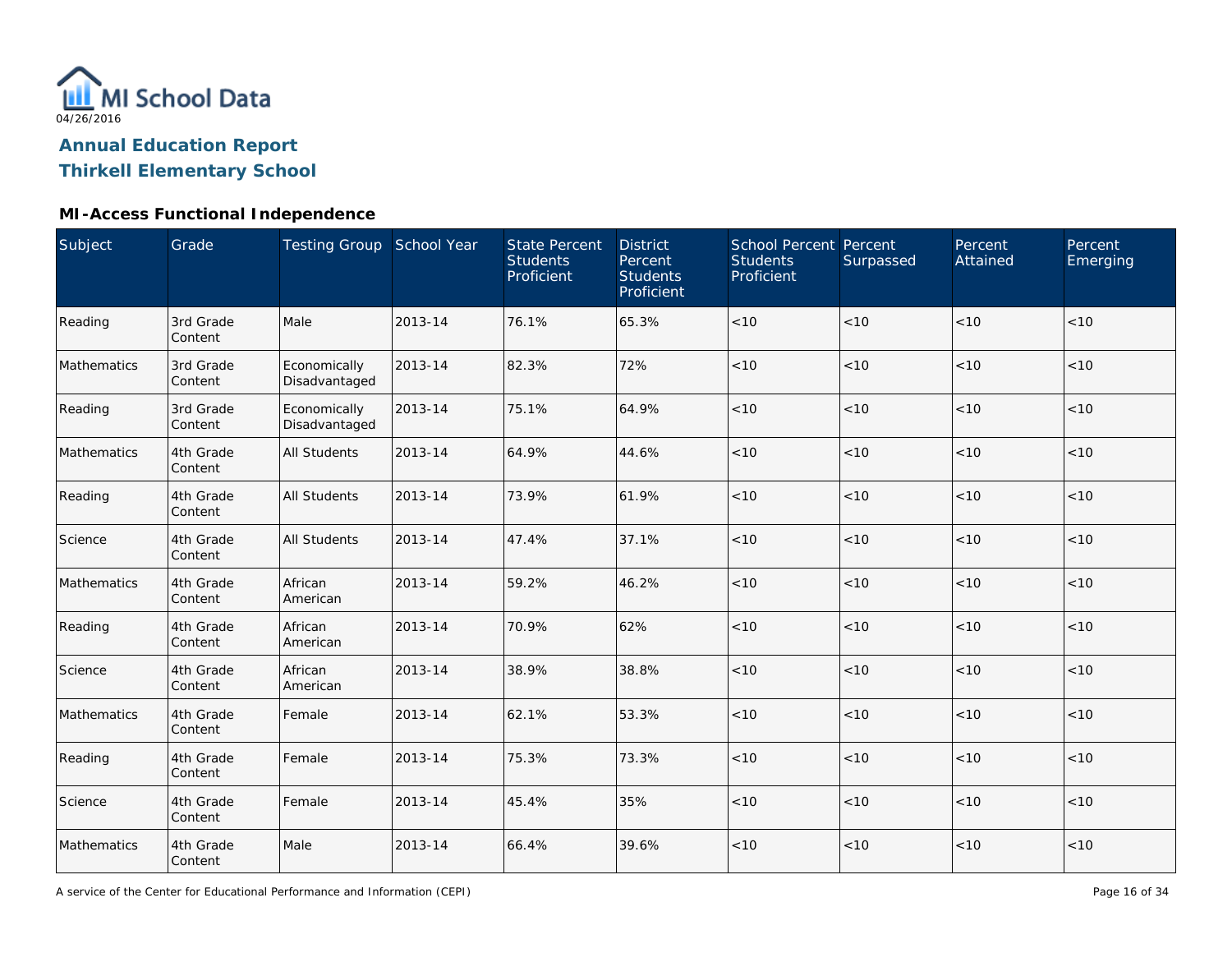

### **Thirkell Elementary School**

### **MI-Access Functional Independence**

| Subject     | Grade                | Testing Group School Year     |         | <b>State Percent</b><br><b>Students</b><br>Proficient | <b>District</b><br>Percent<br><b>Students</b><br>Proficient | School Percent Percent<br><b>Students</b><br>Proficient | Surpassed | Percent<br>Attained | Percent<br>Emerging |
|-------------|----------------------|-------------------------------|---------|-------------------------------------------------------|-------------------------------------------------------------|---------------------------------------------------------|-----------|---------------------|---------------------|
| Reading     | 4th Grade<br>Content | Male                          | 2013-14 | 73.1%                                                 | 55.6%                                                       | $<10$                                                   | < 10      | < 10                | < 10                |
| Science     | 4th Grade<br>Content | Male                          | 2013-14 | 48.4%                                                 | 38.2%                                                       | < 10                                                    | < 10      | < 10                | < 10                |
| Mathematics | 4th Grade<br>Content | Economically<br>Disadvantaged | 2013-14 | 66%                                                   | 45.8%                                                       | < 10                                                    | < 10      | < 10                | < 10                |
| Reading     | 4th Grade<br>Content | Economically<br>Disadvantaged | 2013-14 | 73.8%                                                 | 64.4%                                                       | < 10                                                    | < 10      | < 10                | < 10                |
| Science     | 4th Grade<br>Content | Economically<br>Disadvantaged | 2013-14 | 47.9%                                                 | 38.1%                                                       | < 10                                                    | < 10      | < 10                | < 10                |
| Mathematics | 5th Grade<br>Content | <b>All Students</b>           | 2013-14 | 73.8%                                                 | 54.5%                                                       | < 10                                                    | < 10      | < 10                | < 10                |
| Reading     | 5th Grade<br>Content | <b>All Students</b>           | 2013-14 | 86.8%                                                 | 83%                                                         | < 10                                                    | < 10      | < 10                | < 10                |
| Mathematics | 5th Grade<br>Content | African<br>American           | 2013-14 | 69.7%                                                 | 54.1%                                                       | < 10                                                    | < 10      | < 10                | < 10                |
| Reading     | 5th Grade<br>Content | African<br>American           | 2013-14 | 88.4%                                                 | 83.3%                                                       | < 10                                                    | < 10      | < 10                | < 10                |
| Mathematics | 5th Grade<br>Content | Male                          | 2013-14 | 74.9%                                                 | 60.6%                                                       | $<10$                                                   | < 10      | < 10                | < 10                |
| Reading     | 5th Grade<br>Content | Male                          | 2013-14 | 86%                                                   | 79.1%                                                       | $<10$                                                   | $<10$     | < 10                | < 10                |
| Mathematics | 5th Grade<br>Content | Economically<br>Disadvantaged | 2013-14 | 75.1%                                                 | 54%                                                         | < 10                                                    | < 10      | < 10                | < 10                |
| Reading     | 5th Grade<br>Content | Economically<br>Disadvantaged | 2013-14 | 86.6%                                                 | 82.6%                                                       | < 10                                                    | < 10      | < 10                | < 10                |

A service of the Center for Educational Performance and Information (CEPI)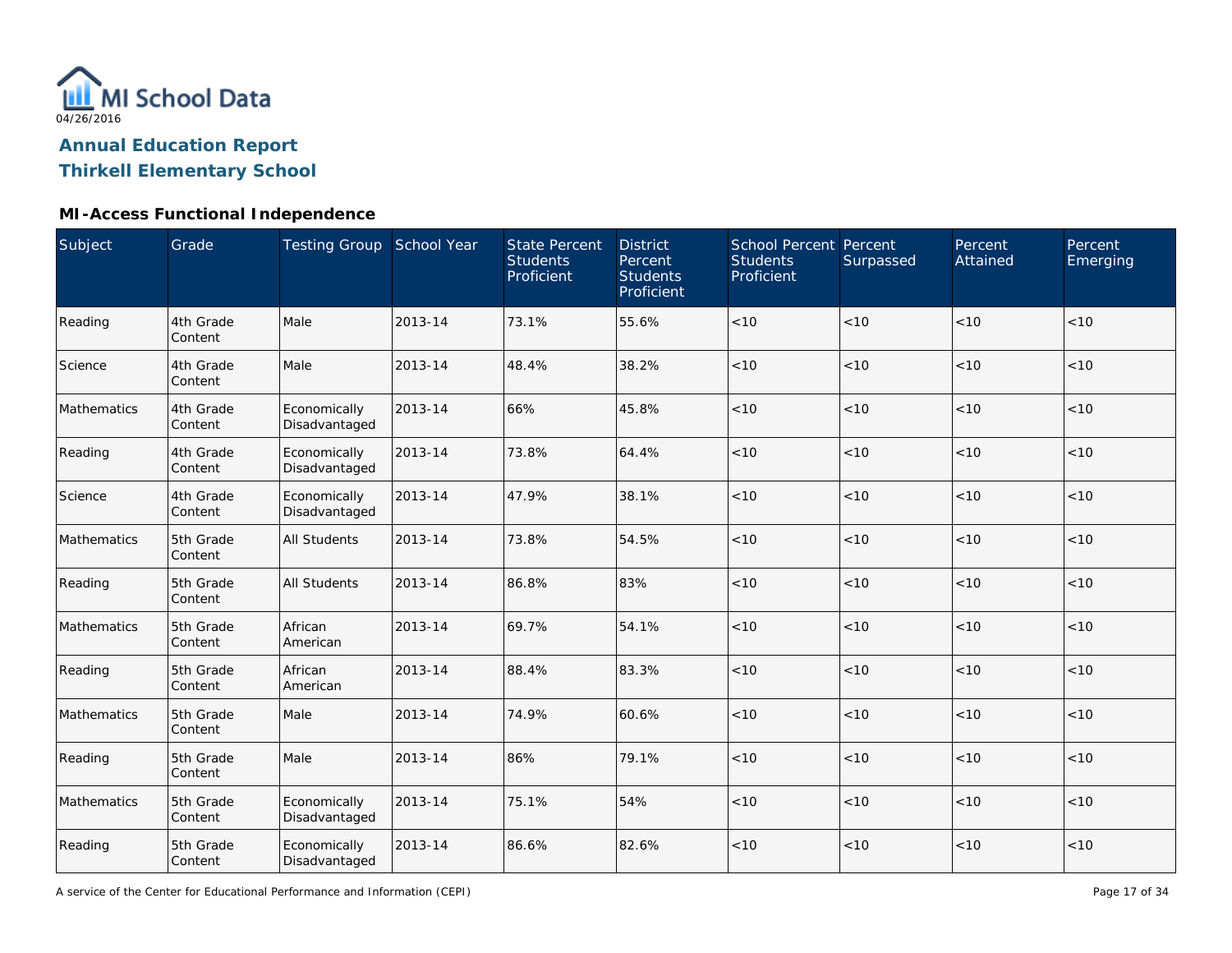

**Thirkell Elementary School**

#### **MI-Access Supported Independence**

| Subject<br>Testing Group School Year<br>School Percent Percent<br>State Percent<br>Grade<br><b>District</b><br>Percent<br>Attained<br><b>Students</b><br><b>Students</b><br>Surpassed<br>Percent<br>Proficient<br>Proficient<br><b>Students</b><br>Proficient | Percent<br>Emerging |  |
|---------------------------------------------------------------------------------------------------------------------------------------------------------------------------------------------------------------------------------------------------------------|---------------------|--|
|---------------------------------------------------------------------------------------------------------------------------------------------------------------------------------------------------------------------------------------------------------------|---------------------|--|

No Data to Display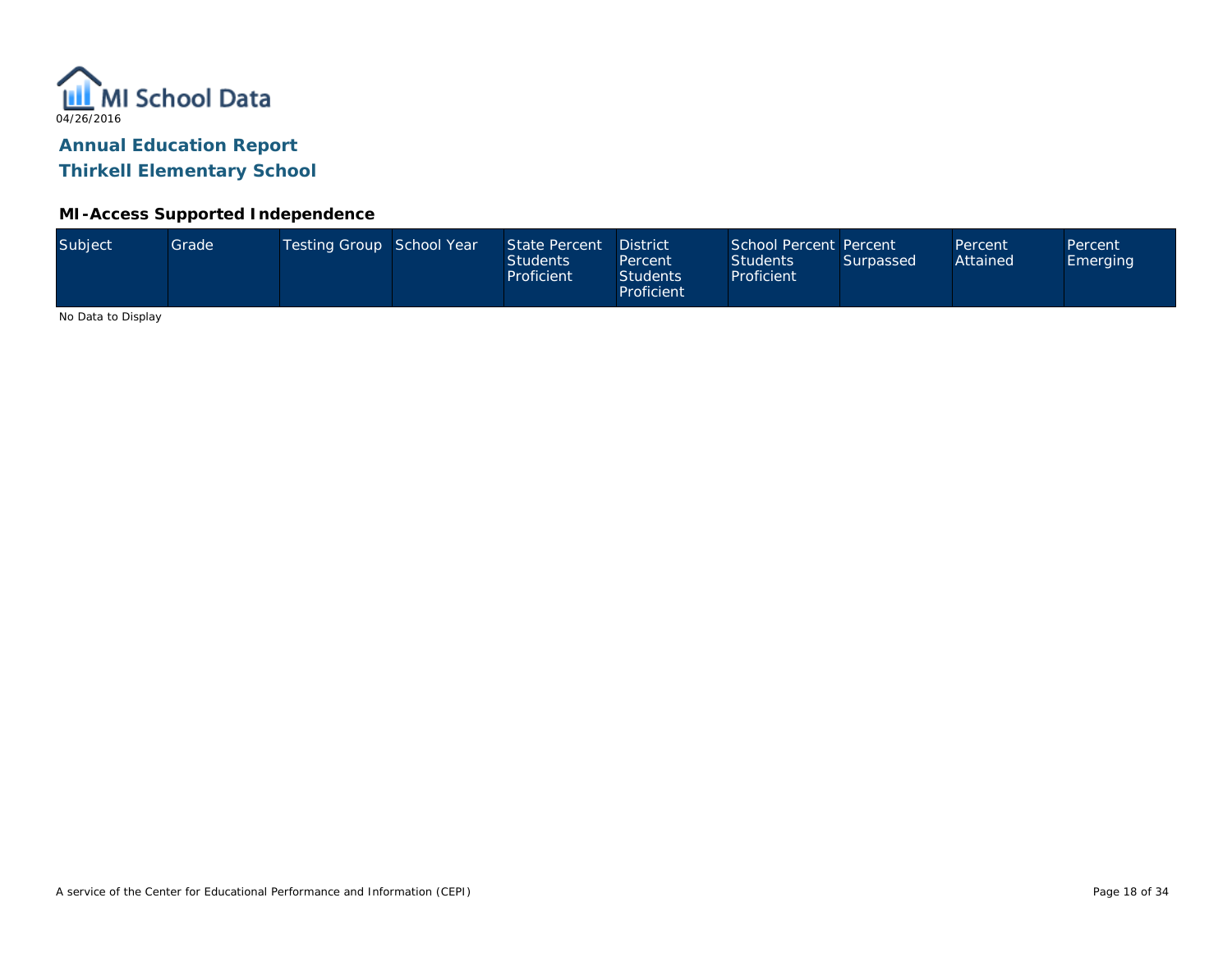

#### **MI-Access Participation**

|  | Subject | Grade | Testing Group School Year |  | State Percent<br><b>Students</b><br>Proficient | District<br>Percent<br>Students<br>Proficient | School Percent Percent<br><b>Students</b><br>Proficient | Surpassed | Percent<br>Attained | Percent<br>Emerging |
|--|---------|-------|---------------------------|--|------------------------------------------------|-----------------------------------------------|---------------------------------------------------------|-----------|---------------------|---------------------|
|--|---------|-------|---------------------------|--|------------------------------------------------|-----------------------------------------------|---------------------------------------------------------|-----------|---------------------|---------------------|

No Data to Display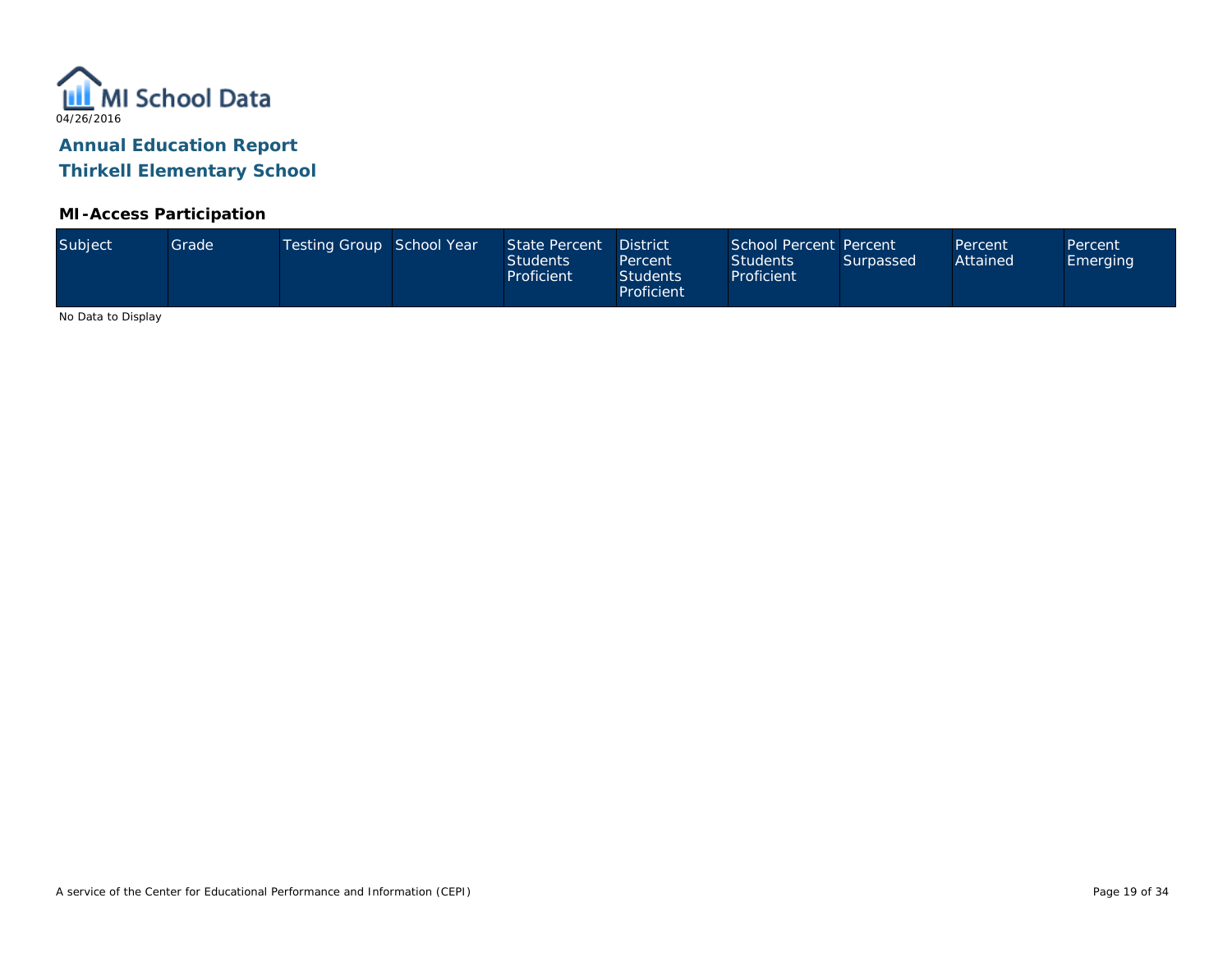

#### **Accountability Details Subject Data**

| Testing<br>Group                                   | Subject               | <b>State Tested</b><br>Total | <b>State Percent</b><br>Proficient | <b>District</b><br><b>Tested Total</b> | <b>District</b><br>Percent<br>Proficient* | <b>School Tested School</b><br>Total | Percent<br>Proficient** |
|----------------------------------------------------|-----------------------|------------------------------|------------------------------------|----------------------------------------|-------------------------------------------|--------------------------------------|-------------------------|
| <b>All Students</b>                                | <b>Mathematics</b>    | 98.1%                        | 36.5%                              | 94.6%                                  | N/A                                       | 68.9%                                | N/A                     |
| <b>All Students</b>                                | <b>ELA</b>            | 98.1%                        | 48.5%                              | 94.1%                                  | N/A                                       | 73%                                  | N/A                     |
| All Students                                       | Science               | 97.5%                        | 22.2%                              | 93.1%                                  | N/A                                       | 86.4%                                | N/A                     |
| <b>All Students</b>                                | Social Studies        | 97.4%                        | 31.8%                              | 90.4%                                  | N/A                                       | N/A                                  | N/A                     |
| American<br>Indian                                 | <b>Mathematics</b>    | 98.2%                        | 27.8%                              | 94.4%                                  | N/A                                       | N/A                                  | N/A                     |
| American<br>Indian                                 | <b>ELA</b>            | 98%                          | 41.5%                              | 96.3%                                  | N/A                                       | N/A                                  | N/A                     |
| American<br>Indian                                 | Science               | 97.8%                        | 17.7%                              | <30                                    | N/A                                       | N/A                                  | N/A                     |
| American<br>Indian                                 | <b>Social Studies</b> | 97.2%                        | 25.2%                              | <30                                    | N/A                                       | N/A                                  | N/A                     |
| African<br>American                                | <b>Mathematics</b>    | 96.5%                        | 13.5%                              | 94.2%                                  | N/A                                       | 69.4%                                | N/A                     |
| African<br>American                                | <b>ELA</b>            | 96.5%                        | 24.5%                              | 93.6%                                  | N/A                                       | 73.2%                                | N/A                     |
| African<br>American                                | Science               | 95.4%                        | 6.1%                               | 92.7%                                  | N/A                                       | 86.4%                                | N/A                     |
| African<br>American                                | Social Studies        | 95.2%                        | 11%                                | 89.7%                                  | N/A                                       | N/A                                  | N/A                     |
| Asian                                              | Mathematics           | 99.1%                        | 66.3%                              | 96.6%                                  | N/A                                       | <30                                  | N/A                     |
| Asian                                              | <b>ELA</b>            | 98.7%                        | 70.2%                              | 95.5%                                  | N/A                                       | <30                                  | N/A                     |
| Asian                                              | Science               | 99%                          | 38%                                | 97.4%                                  | N/A                                       | N/A                                  | N/A                     |
| Asian                                              | Social Studies        | 98.8%                        | 49.6%                              | 96.5%                                  | N/A                                       | N/A                                  | N/A                     |
| Hispanic of Any<br>Race                            | Mathematics           | 98.3%                        | 23.7%                              | 97.1%                                  | N/A                                       | N/A                                  | N/A                     |
| Hispanic of Any ELA<br>Race                        |                       | 98.3%                        | 36.1%                              | 97%                                    | N/A                                       | N/A                                  | N/A                     |
| Hispanic of Any<br>Race                            | Science               | 97.9%                        | 11.7%                              | 95%                                    | N/A                                       | N/A                                  | N/A                     |
| Hispanic of Any<br>Race                            | Social Studies        | 97.5%                        | 20.2%                              | 94%                                    | N/A                                       | N/A                                  | N/A                     |
| Native<br>Hawaiian or<br>Other Pacific<br>Islander | Mathematics           | 99.8%                        | 40.8%                              | <30                                    | N/A                                       | N/A                                  | N/A                     |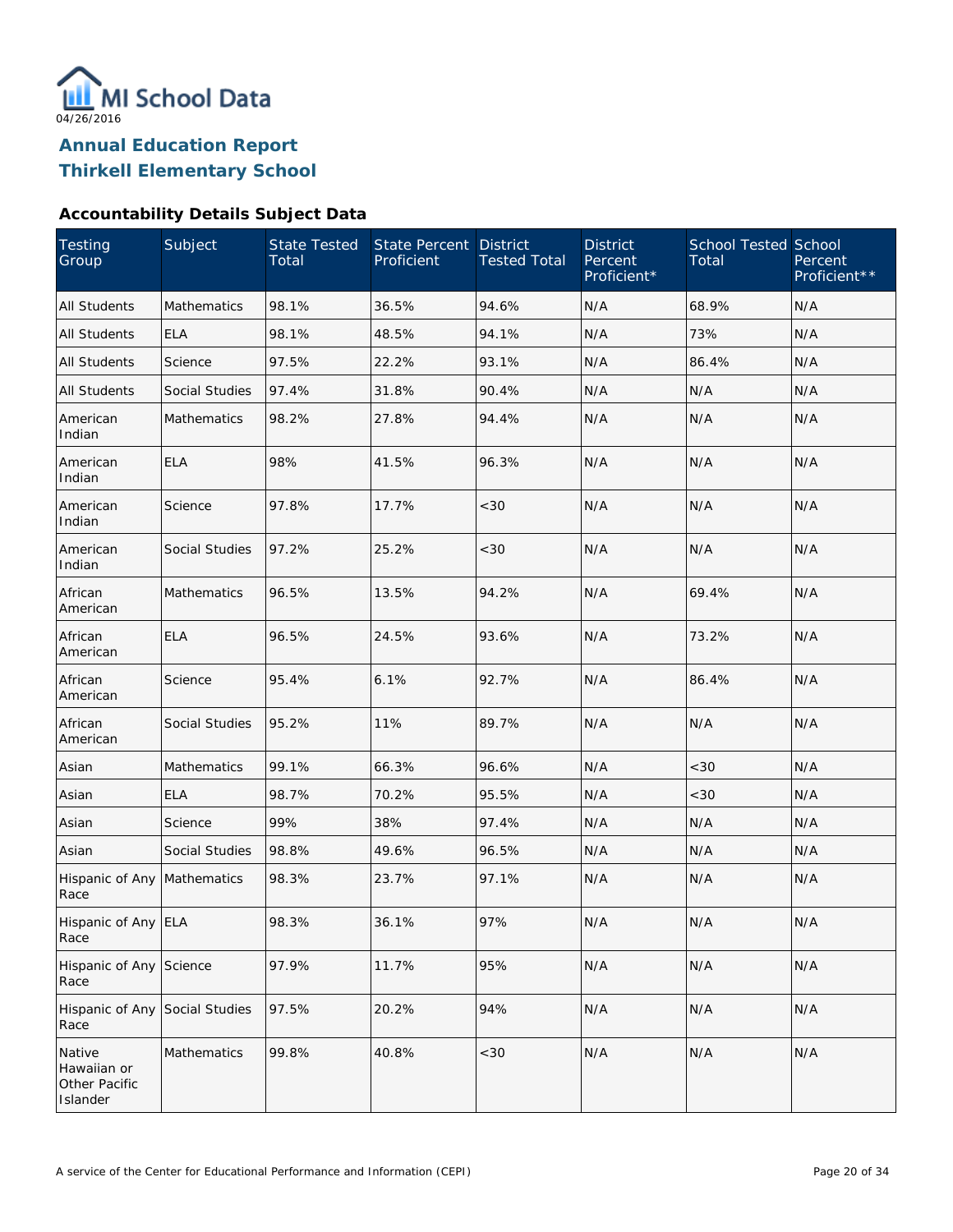

# **Accountability Details Subject Data**

| <b>Testing</b><br>Group                            | Subject            | <b>State Tested</b><br>Total | State Percent<br>Proficient | <b>District</b><br><b>Tested Total</b> | <b>District</b><br>Percent<br>Proficient* | School Tested School<br>Total | Percent<br>Proficient** |
|----------------------------------------------------|--------------------|------------------------------|-----------------------------|----------------------------------------|-------------------------------------------|-------------------------------|-------------------------|
| Native<br>Hawaiian or<br>Other Pacific<br>Islander | <b>ELA</b>         | 99.3%                        | 53.3%                       | <30                                    | N/A                                       | N/A                           | N/A                     |
| Native<br>Hawaiian or<br>Other Pacific<br>Islander | Science            | 99.6%                        | 21.9%                       | <30                                    | N/A                                       | N/A                           | N/A                     |
| Native<br>Hawaiian or<br>Other Pacific<br>Islander | Social Studies     | 99.3%                        | 33%                         | <30                                    | N/A                                       | N/A                           | N/A                     |
| Two or More<br>Races                               | <b>Mathematics</b> | 98.5%                        | 33.6%                       | 96%                                    | N/A                                       | N/A                           | N/A                     |
| Two or More<br>Races                               | <b>ELA</b>         | 98.5%                        | 46.9%                       | 98%                                    | N/A                                       | N/A                           | N/A                     |
| Two or More<br>Races                               | Science            | 98.5%                        | 20.1%                       | <30                                    | N/A                                       | N/A                           | N/A                     |
| Two or More<br>Races                               | Social Studies     | 98.1%                        | 28.3%                       | <30                                    | N/A                                       | N/A                           | N/A                     |
| White                                              | <b>Mathematics</b> | 98.5%                        | 42.5%                       | 93.4%                                  | N/A                                       | N/A                           | N/A                     |
| White                                              | <b>ELA</b>         | 98.5%                        | 55%                         | 92.8%                                  | N/A                                       | N/A                           | N/A                     |
| White                                              | Science            | 98.1%                        | 26.6%                       | 92.6%                                  | N/A                                       | N/A                           | N/A                     |
| White                                              | Social Studies     | 98%                          | 37.3%                       | 88.2%                                  | N/A                                       | N/A                           | N/A                     |
| Economically<br>Disadvantaged                      | <b>Mathematics</b> | 97.6%                        | 22.5%                       | 94.3%                                  | N/A                                       | 68.3%                         | N/A                     |
| Economically<br>Disadvantaged                      | <b>ELA</b>         | 97.6%                        | 33.7%                       | 93.8%                                  | N/A                                       | 72.6%                         | N/A                     |
| Economically<br>Disadvantaged                      | Science            | 96.8%                        | 11.7%                       | 92.7%                                  | N/A                                       | 83.8%                         | N/A                     |
| Economically<br>Disadvantaged                      | Social Studies     | 96.5%                        | 17.8%                       | 89.9%                                  | N/A                                       | N/A                           | N/A                     |
| English<br>Language<br>Learners                    | Mathematics        | 98.6%                        | 20.3%                       | 97.2%                                  | N/A                                       | $<\!30$                       | N/A                     |
| English<br>Language<br>Learners                    | <b>ELA</b>         | 98.2%                        | 24%                         | 97.1%                                  | N/A                                       | $<30$                         | N/A                     |
| English<br>Language<br>Learners                    | Science            | 98.2%                        | 3.9%                        | 95.4%                                  | N/A                                       | <30                           | N/A                     |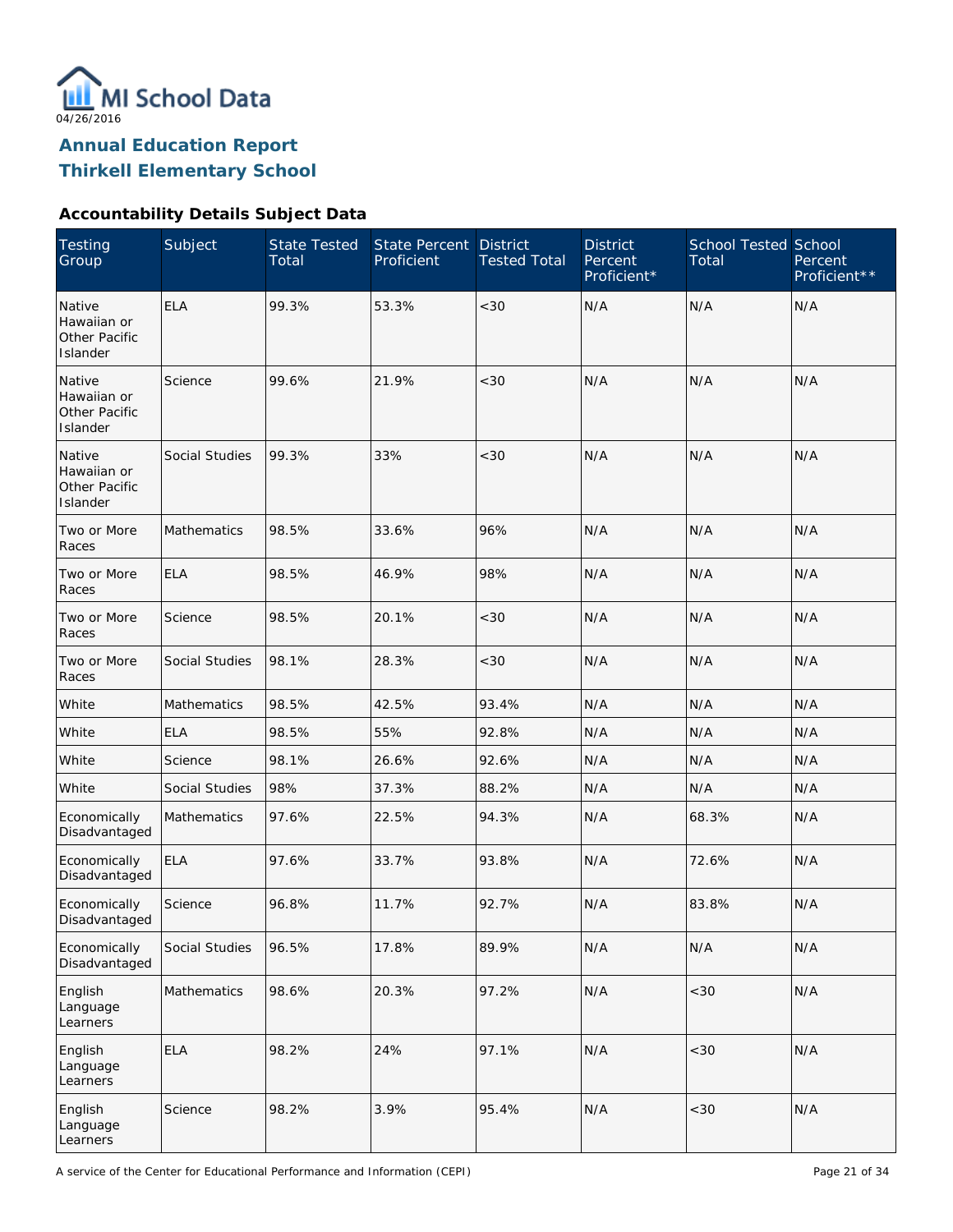

#### **Accountability Details Subject Data**

| <b>Testing</b><br>Group              | Subject            | <b>State Tested</b><br>Total | State Percent District<br>Proficient | <b>Tested Total</b> | <b>District</b><br>Percent<br>Proficient* | <b>School Tested School</b><br>Total | Percent<br>Proficient** |
|--------------------------------------|--------------------|------------------------------|--------------------------------------|---------------------|-------------------------------------------|--------------------------------------|-------------------------|
| English<br>Language<br>Learners      | Social Studies     | 97.9%                        | 8.1%                                 | 94.3%               | N/A                                       | N/A                                  | IN/A                    |
| <b>Students With</b><br>Disabilities | <b>Mathematics</b> | 97.2%                        | 21.8%                                | 92%                 | N/A                                       | 57.1%                                | N/A                     |
| <b>Students With</b><br>Disabilities | <b>ELA</b>         | 96.6%                        | 24.7%                                | 89.2%               | N/A                                       | 52.4%                                | N/A                     |
| <b>Students With</b><br>Disabilities | Science            | 96.5%                        | 15.4%                                | 90.8%               | N/A                                       | <30                                  | IN/A                    |
| <b>Students With</b><br>Disabilities | Social Studies     | 95%                          | 13.9%                                | 80.9%               | N/A                                       | N/A                                  | IN/A                    |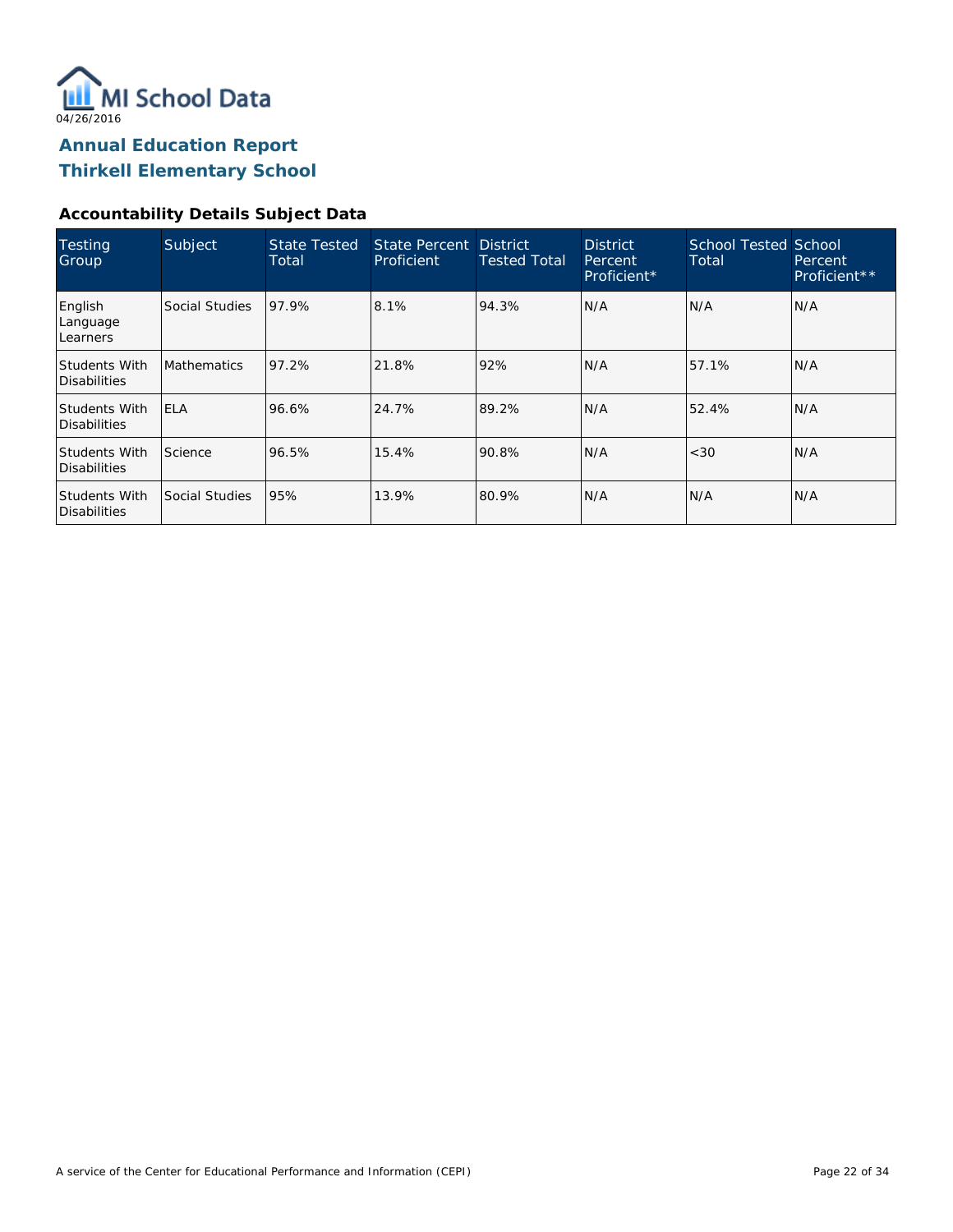

#### **Accountability Details Graduation Data**

| Student Group                                        | Statewide | <b>District</b> | School |
|------------------------------------------------------|-----------|-----------------|--------|
| <b>All Students</b>                                  | 78.6%     | 70.3%           | N/A    |
| American Indian                                      | 64.8%     | N/A             | N/A    |
| African American                                     | 64.5%     | 70.3%           | N/A    |
| Asian                                                | 89.1%     | 80.6%           | N/A    |
| Hispanic of Any Race                                 | 68.8%     | 73.7%           | N/A    |
| Native Hawaiian or Other Pacific   78.9%<br>Islander |           | N/A             | N/A    |
| Two or More Races                                    | 74.2%     | N/A             | N/A    |
| White                                                | 82.9%     | 52.5%           | N/A    |
| Female                                               | 82.9%     | N/A             | N/A    |
| Male                                                 | 74.4%     | N/A             | N/A    |
| Economically Disadvantaged                           | 65.6%     | 70.4%           | N/A    |
| English Language Learners                            | 68.2%     | 77.1%           | N/A    |
| <b>Students With Disabilities</b>                    | 55.1%     | 47.8%           | N/A    |
| Bottom 30%                                           | N/A       | N/A             | N/A    |

*\* All data based on students enrolled for a full academic year.*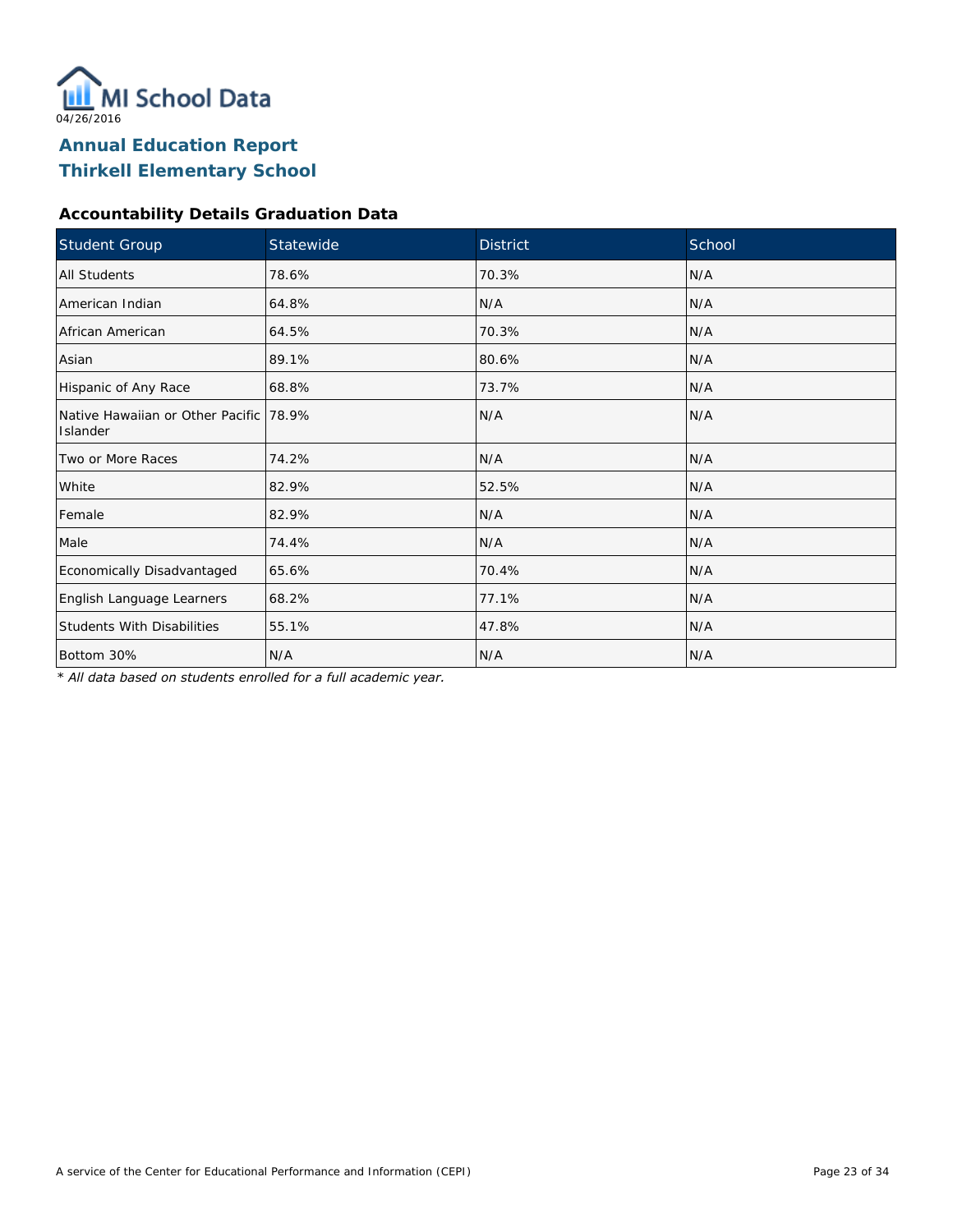

### **Accountability Details Attendance Data**

| <b>Student Group</b> | <b>Statewide</b> | <b>District</b> | School |
|----------------------|------------------|-----------------|--------|
| All Students         | 94.7%            | 86.1%           | 87.3%  |

*\* All data based on students enrolled for a full academic year.*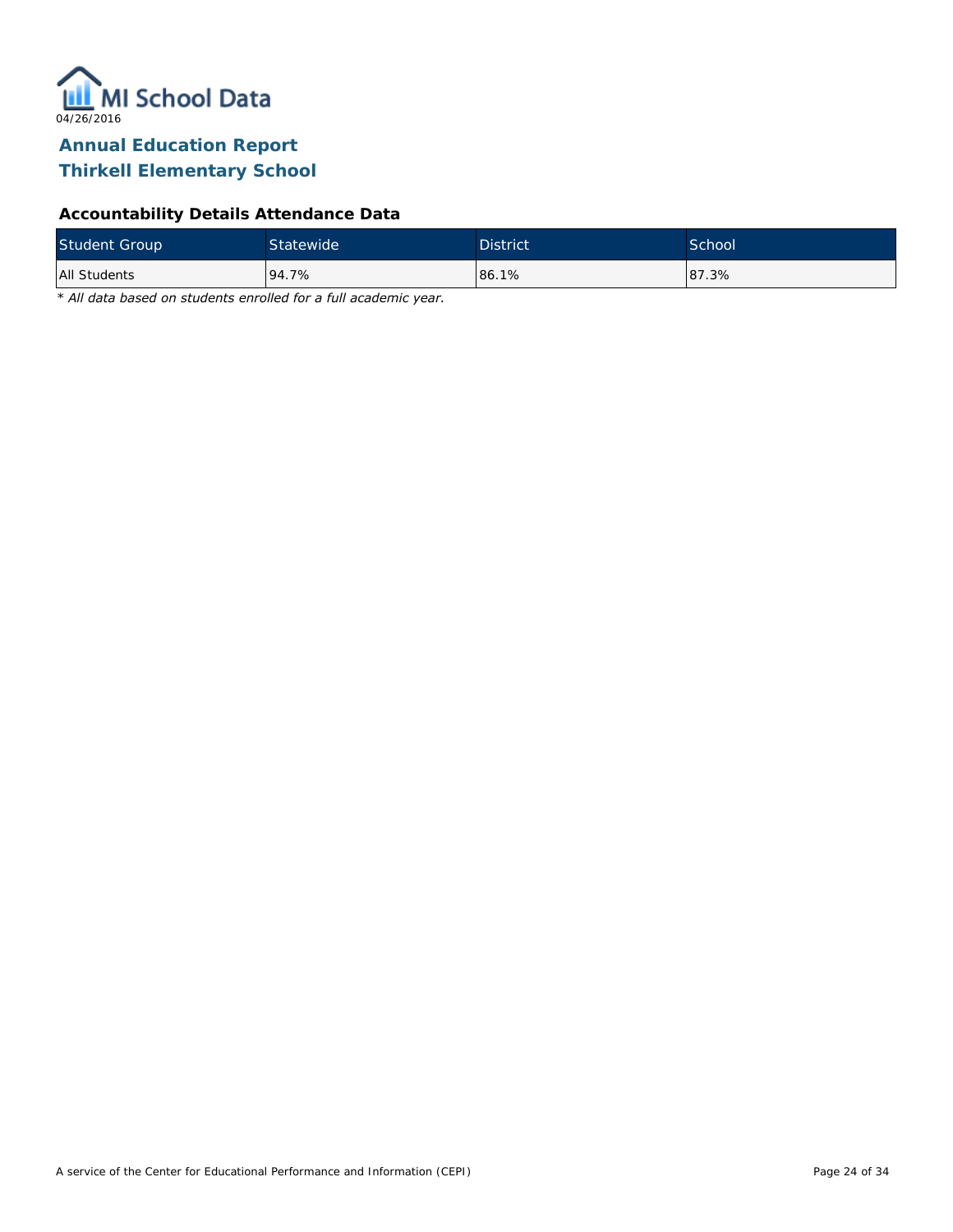

#### **Accountability Status District Data**

| <b>District</b><br><b>Name</b> | Reading<br><b>Status</b> | Reading<br>Score <sup>1</sup> | Writina<br><b>Status</b> | Writina<br>Score | Math<br><b>Status</b> | Math Score Science | <b>Status</b> | Science<br>Score | Social<br><b>Studies</b><br><b>Status</b> | Social<br><b>Studies</b><br><b>Score</b> | <b>Overall</b><br><b>Status</b> | <b>Overall</b><br>Score |
|--------------------------------|--------------------------|-------------------------------|--------------------------|------------------|-----------------------|--------------------|---------------|------------------|-------------------------------------------|------------------------------------------|---------------------------------|-------------------------|
|--------------------------------|--------------------------|-------------------------------|--------------------------|------------------|-----------------------|--------------------|---------------|------------------|-------------------------------------------|------------------------------------------|---------------------------------|-------------------------|

No Data to Display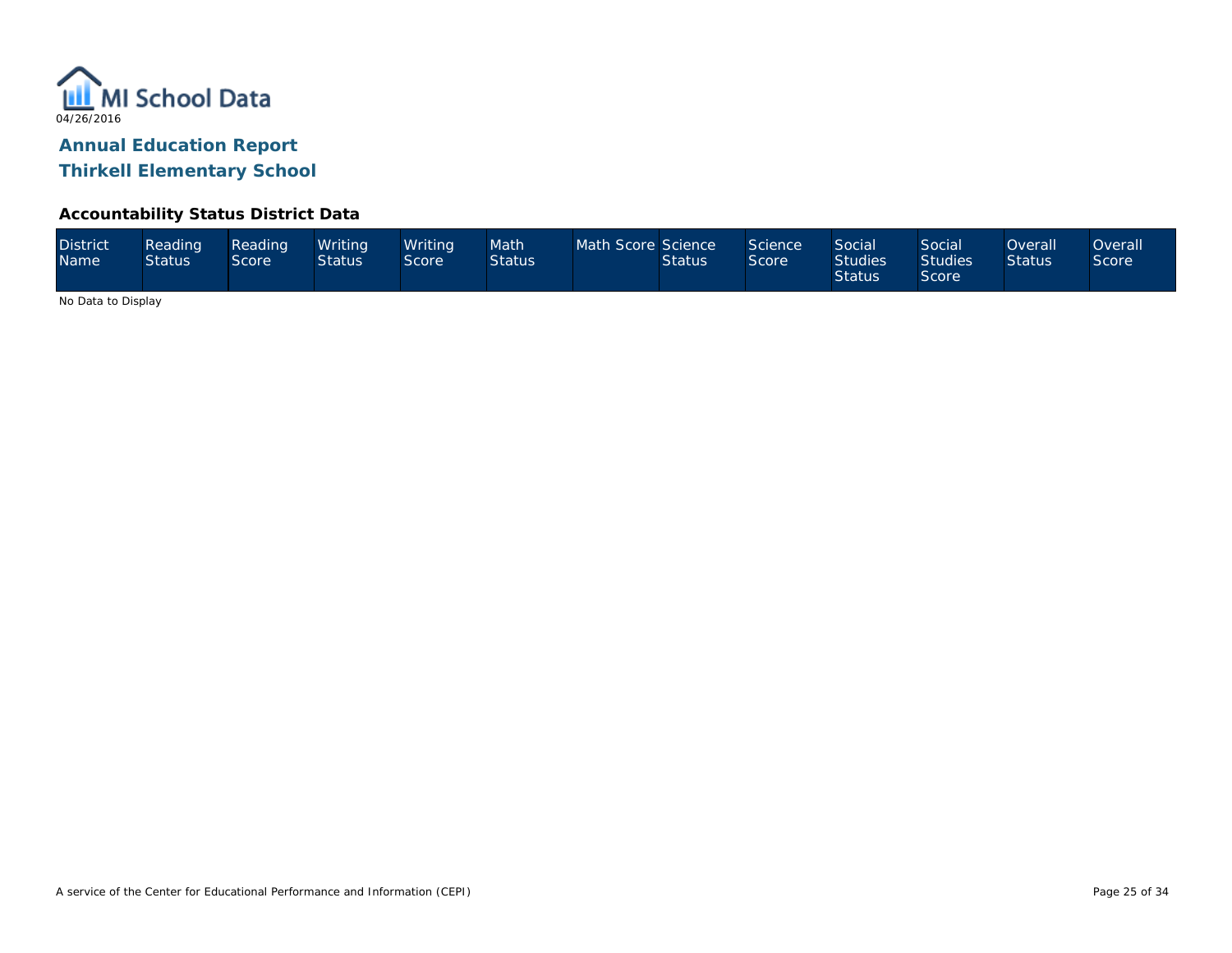

### **Accountability Status School Data**

| <b>District</b><br><b>Name</b> | School<br><b>Name</b> | Title 1<br>Status | Reading Reading Writing<br>Status | Score | Status | <b>Writing</b><br>Score | Math<br>Status | Math<br>Score | Science<br><b>Status</b> | Science Social<br>Score | Studies<br>Status | Social<br>Studies <sup>1</sup><br>Score <b>S</b> | <b>Overall</b><br><b>Status</b> | <b>Overall</b><br>Score |
|--------------------------------|-----------------------|-------------------|-----------------------------------|-------|--------|-------------------------|----------------|---------------|--------------------------|-------------------------|-------------------|--------------------------------------------------|---------------------------------|-------------------------|
|--------------------------------|-----------------------|-------------------|-----------------------------------|-------|--------|-------------------------|----------------|---------------|--------------------------|-------------------------|-------------------|--------------------------------------------------|---------------------------------|-------------------------|

No Data to Display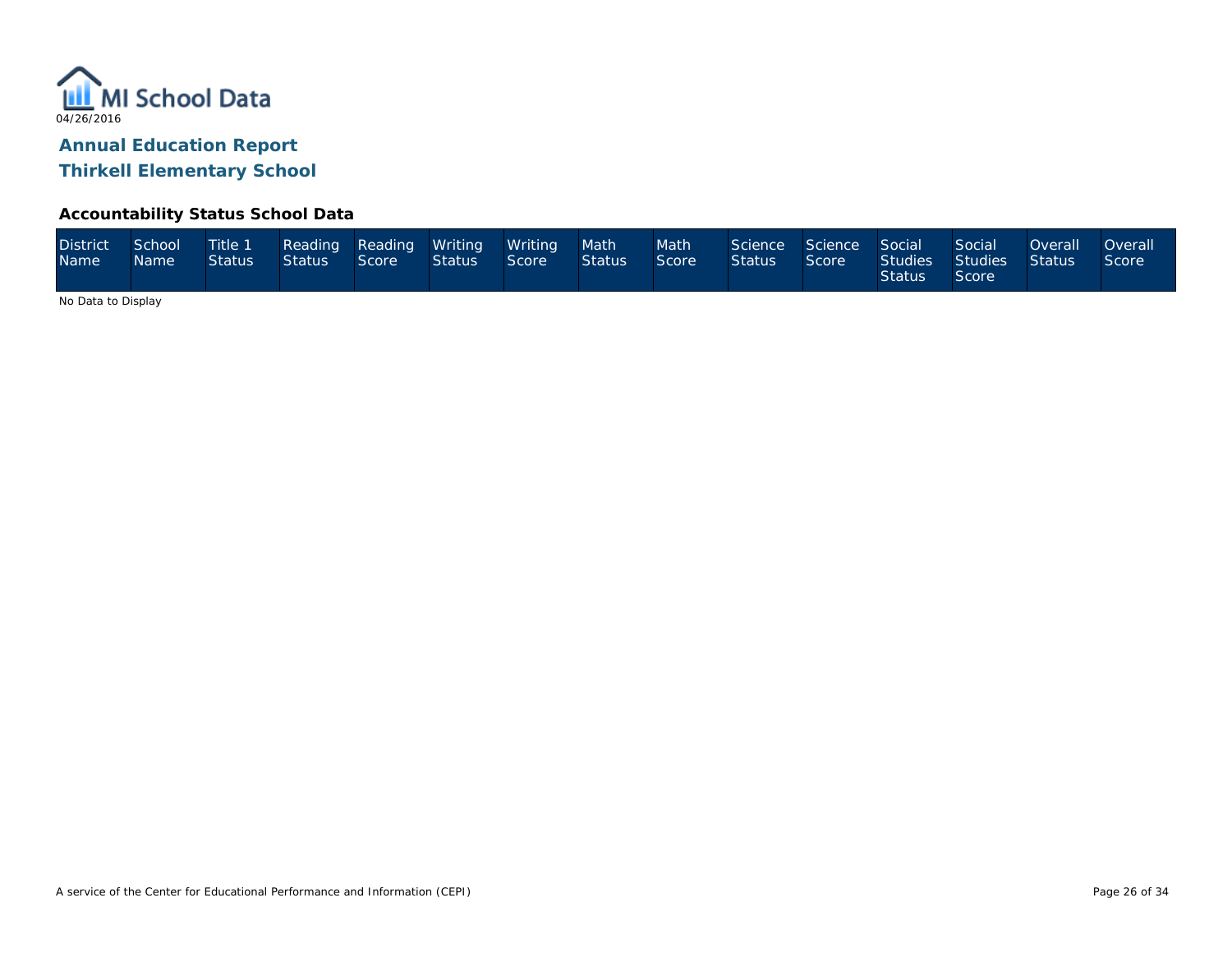

### **Thirkell Elementary School**

#### **Teacher Quality - Qualification**

|                                                                                                              | Other | B.A. | MA. | <b>P.H.D.</b> |
|--------------------------------------------------------------------------------------------------------------|-------|------|-----|---------------|
| Professional<br>Qualifications of All Public<br>Elementary and<br>Secondary School<br>Teachers in the School |       |      | 25  |               |

*Professional Qualifications are defined by the State and may include information such as the degrees of public school teachers (e.g., percentage of teachers with Bachelors Degrees or Masters Degrees) or the percentage of fully certified teachers*

#### **Teacher Quality - Class**

|                                                                                                                                   | School Aggregate | <b>High-Poverty Schools</b> | Low-Poverty Schools |
|-----------------------------------------------------------------------------------------------------------------------------------|------------------|-----------------------------|---------------------|
| Percentage of Core Academic<br>Subject Elementary and<br>Secondary School Classes not<br>Taught by Highly Qualified<br>l Teachers | $0.0\%$          | $0.0\%$                     | $0.0\%$             |

#### **Teacher Quality - Provisional**

|                                                                                                                  | <b>Certification Percent</b> |
|------------------------------------------------------------------------------------------------------------------|------------------------------|
| Percentage of Public Elementary and Secondary School Teachers   0%<br>in the School with Emergency Certification |                              |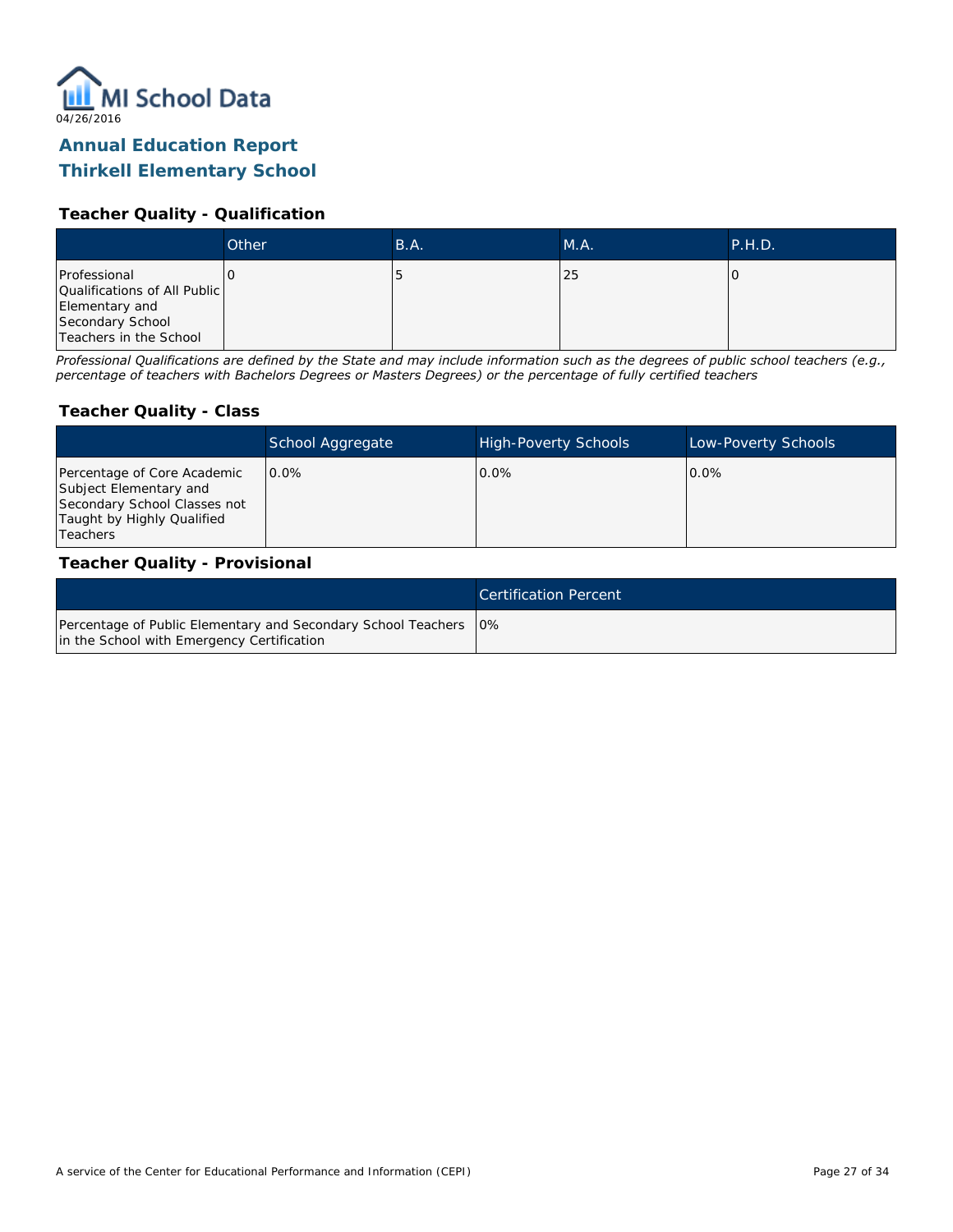

#### **NAEP Grade 4 Math**

|                                                                                                                                                                 | Percent of<br><b>Students</b> | Percent below<br><b>Basic</b>                    | Percent Basic                                         | Percent Proficient                                             | Percent Advanced               |
|-----------------------------------------------------------------------------------------------------------------------------------------------------------------|-------------------------------|--------------------------------------------------|-------------------------------------------------------|----------------------------------------------------------------|--------------------------------|
| <b>All Students</b>                                                                                                                                             | 100                           | 23                                               | 77                                                    | 34                                                             | 5                              |
| Male<br>Female                                                                                                                                                  | 51<br>49                      | 22<br>23                                         | 78<br>77                                              | 36<br>32                                                       | 6<br>$\overline{4}$            |
| National Lunch<br>Program Eligibility<br>Eligible<br>Not Eligible<br>Info not available                                                                         | 47<br>53<br>#                 | 36<br>10<br>$\ddagger$                           | 64<br>90<br>$\ddagger$                                | 17<br>49<br>$\ddagger$                                         | 9<br>$\ddagger$                |
| Race/Ethnicity<br>White<br><b>Black</b><br>Hispanic<br>Asian<br>American<br>Indian/Alaska Native<br>Native<br>Hawaiian/Pacific<br>Islander<br>Two or More Races | 72<br>15<br>6<br>4<br>#<br>3  | 15<br>53<br>38<br>11<br>$\ddagger$<br>$\ddagger$ | 85<br>47<br>62<br>89<br>$\ddagger$<br>ŧ<br>$\ddagger$ | 39<br>10<br>21<br>58<br>$\ddagger$<br>$\ddagger$<br>$\ddagger$ | 5<br>8#35<br>3<br>19<br>‡<br>‡ |
| Student classified as<br>having a disability<br><b>SD</b><br>Not SD                                                                                             | 12<br>88                      | 47<br>19                                         | 53<br>81                                              | 14<br>37                                                       | 5                              |
| Student is an English<br>Language Learner<br><b>ELL</b><br>Not ELL                                                                                              | 5<br>95                       | 42<br>22                                         | 58<br>78                                              | 16<br>35                                                       | 5                              |

*‡ Reporting Standards not met. Note: Observed differences are not necessarily statistically significant. Detail may not sum to total because of rounding. SOURCE: U.S. Department of Education. Institute for Education Sciences. National Center for Education Statistics. National Assessment of Educational Progress (NAEP) 2015 Mathematics Achievement.*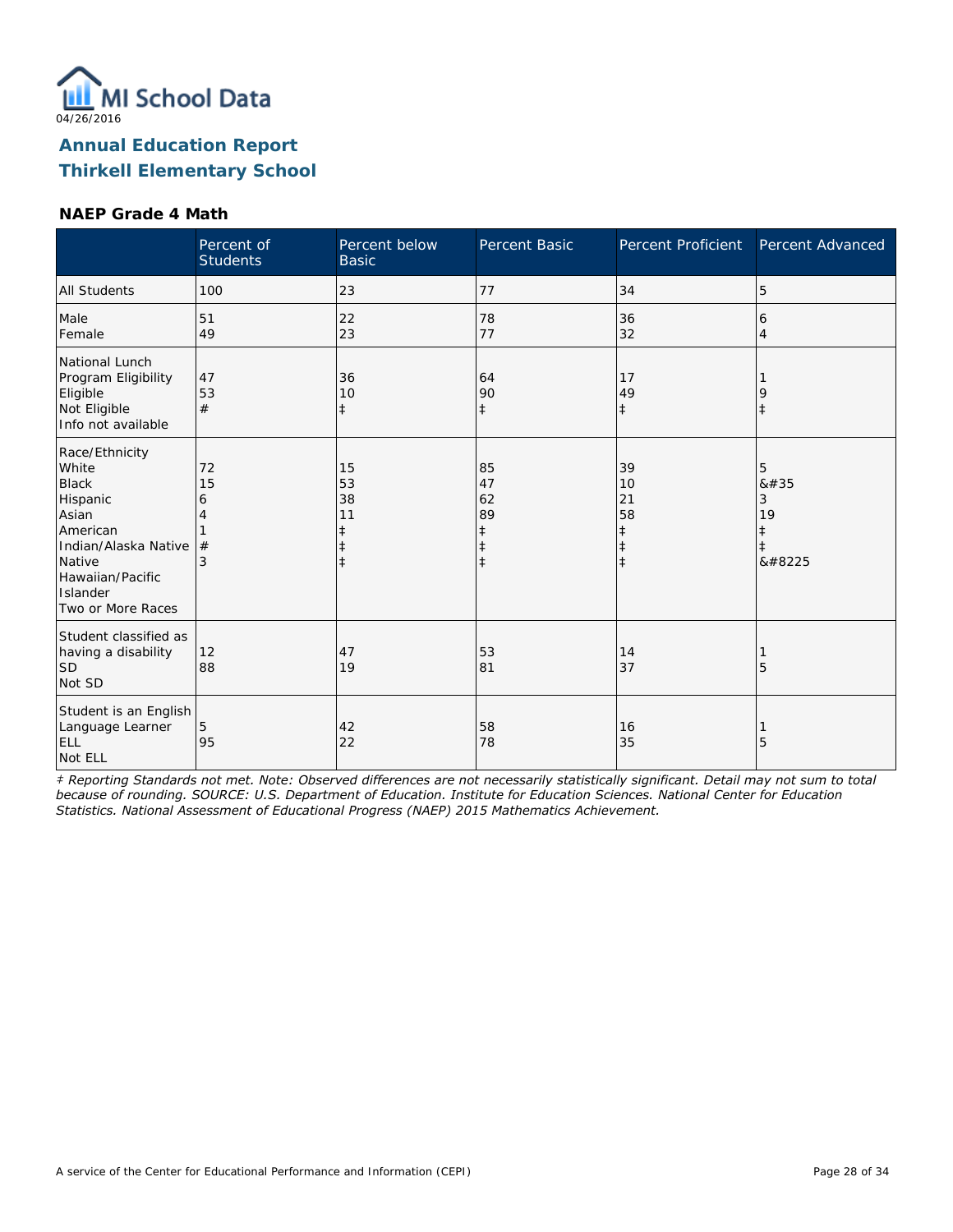

#### **NAEP Grade 8 Math**

|                                                                                                                                                                 | Percent of<br><b>Students</b>             | Percent below<br><b>Basic</b>                                  | Percent Basic                                         | Percent Proficient                                   | Percent Advanced      |
|-----------------------------------------------------------------------------------------------------------------------------------------------------------------|-------------------------------------------|----------------------------------------------------------------|-------------------------------------------------------|------------------------------------------------------|-----------------------|
| <b>All Students</b>                                                                                                                                             | 100                                       | 32                                                             | 39                                                    | 22                                                   | 7                     |
| Male<br>Female                                                                                                                                                  | 51<br>49                                  | 31<br>34                                                       | 39<br>39                                              | 23<br>21                                             | 6                     |
| National Lunch<br>Program Eligibility<br>Eligible<br>Not Eligible<br>Info not available                                                                         | 45<br>55<br>#                             | 48<br>19<br>$\ddagger$                                         | 39<br>40<br>$\ddagger$                                | 12<br>30<br>$\ddagger$                               | 2<br>11<br>$\ddagger$ |
| Race/Ethnicity<br>White<br><b>Black</b><br>Hispanic<br>Asian<br>American<br>Indian/Alaska Native<br>Native<br>Hawaiian/Pacific<br>Islander<br>Two or More Races | 69<br>20<br>4<br>3<br>#<br>$\overline{2}$ | 23<br>66<br>38<br>11<br>$\ddagger$<br>$\ddagger$<br>$\ddagger$ | 43<br>29<br>44<br>18<br>$\ddagger$<br>ŧ<br>$\ddagger$ | 26<br>5<br>15<br>39<br>‡<br>$\ddagger$<br>$\ddagger$ | $^{\#}$<br>4<br>32    |
| Student classified as<br>having a disability<br>SD <sup> </sup><br>Not SD                                                                                       | 11<br>89                                  | 77<br>27                                                       | 19<br>41                                              | 3<br>24                                              | $^{\#}$               |
| Student is an English<br>Language Learner<br><b>ELL</b><br>Not ELL                                                                                              | 3<br>97                                   | 54<br>32                                                       | 33<br>39                                              | 11<br>22                                             | 2                     |

*‡ Reporting Standards not met. NOTE: Observed differences are not necessarily statistically significant. Detail may not sum to total because of rounding. SOURCE: U.S. Department of Education. Institute for Education Sciences. National Center for Education Statistics. National Assessment of Educational Progress (NAEP) 2015 Mathematics Achievement.*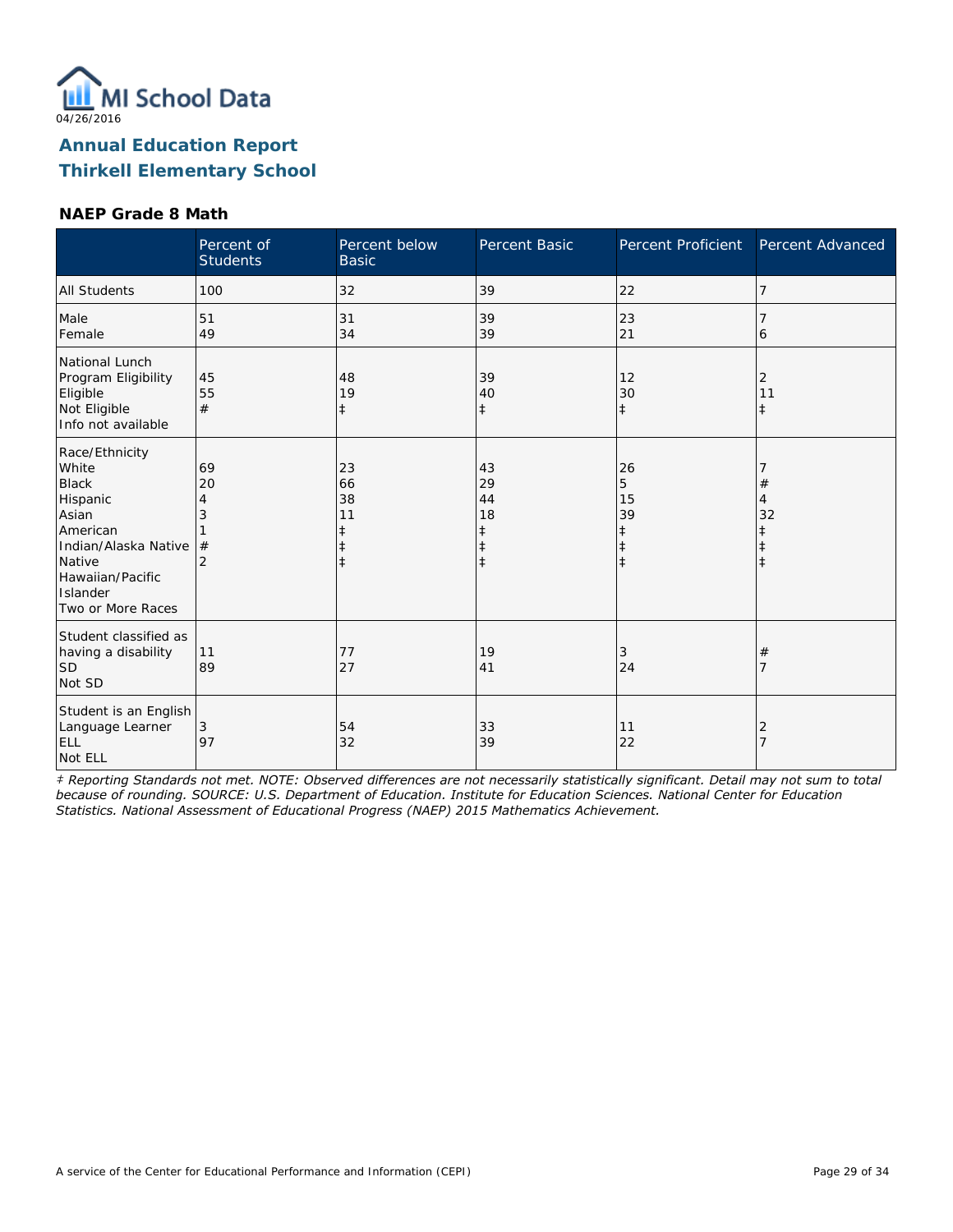

#### **NAEP Grade 12 Math**

|                                                                                                                                                | Percent of<br><b>Students</b> | Percent below<br><b>Basic</b>       | Percent Basic                                   | Percent Proficient                                              | Percent Advanced                  |
|------------------------------------------------------------------------------------------------------------------------------------------------|-------------------------------|-------------------------------------|-------------------------------------------------|-----------------------------------------------------------------|-----------------------------------|
| All Students                                                                                                                                   | 100                           | 34                                  | 41                                              | 23                                                              | $\overline{2}$                    |
| Male<br>Female                                                                                                                                 | 51<br>49                      | 32<br>35                            | 41<br>42                                        | 26<br>22                                                        |                                   |
| National Lunch<br>Program Eligibility<br>Eligible<br>Not Eligible<br>Info not available                                                        | 35<br>64<br>$\Omega$          | 54<br>22<br>l0                      | 37<br>44<br>0                                   | 9<br>32<br>$\Omega$                                             | 0<br>2<br>l0                      |
| Race/Ethnicity<br>White<br><b>Black</b><br>Hispanic<br>Asian<br>American Indian<br>Native<br>Hawaiian/Pacific<br>Islander<br>Two or More Races | 76<br>14<br>5<br>3<br>Ω       | 26<br>68<br>58<br>26<br>0<br>0<br>0 | 42<br>27<br>33<br>32<br>0<br>0<br>$\mathcal{O}$ | 30<br>5<br>9<br>35<br>$\Omega$<br>$\mathbf 0$<br>$\overline{O}$ | 2<br>O<br>O<br>O<br>O<br>$\Omega$ |
| Student classified as<br>having a disability<br><b>SD</b><br>Not SD                                                                            | 9<br>91                       | 78<br>30                            | 19<br>43                                        | 3<br>25                                                         | 0<br>2                            |
| Student is an English<br>Language Learner<br><b>ELL</b><br>Not ELL                                                                             | 2<br>98                       | $\overline{0}$<br>33                | 0<br>41                                         | $\mathbf 0$<br>24                                               | 0<br>$\overline{2}$               |

*‡ Reporting Standards not met. NOTE: Observed differences are not necessarily statistically significant. Detail may not sum to total because of rounding. SOURCE: U.S. Department of Education. Institute for Education Sciences. National Center for Education Statistics. National Assessment of Educational Progress (NAEP) 2015 Mathematics Achievement.*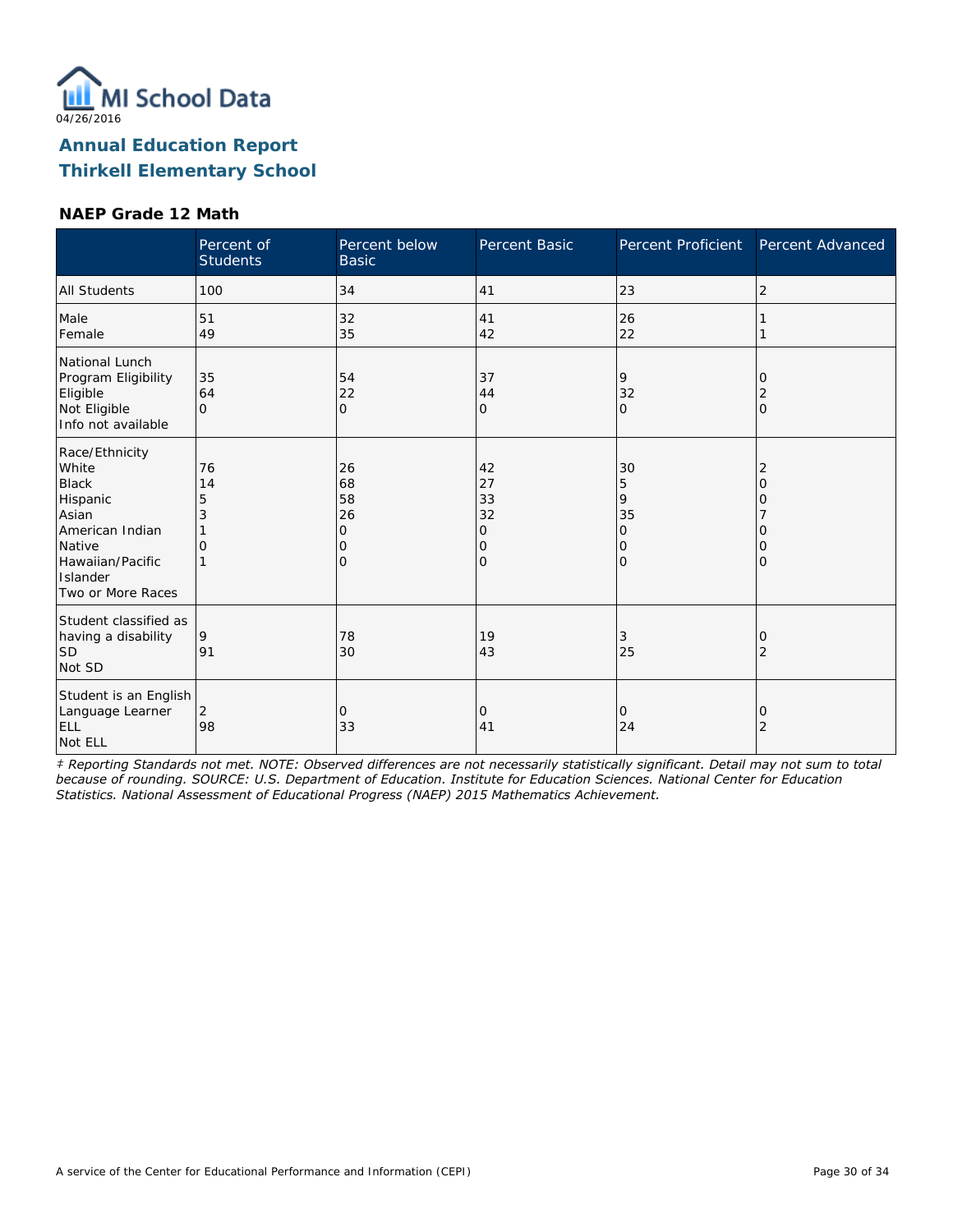

#### **NAEP Grade 4 Reading**

|                                                                                                                                                                 | Percent of<br><b>Students</b> | Percent below<br><b>Basic</b>                          | Percent Basic                                          | Percent Proficient                                    | Percent Advanced                         |
|-----------------------------------------------------------------------------------------------------------------------------------------------------------------|-------------------------------|--------------------------------------------------------|--------------------------------------------------------|-------------------------------------------------------|------------------------------------------|
| <b>All Students</b>                                                                                                                                             | 100                           | 37                                                     | 63                                                     | 29                                                    | 5                                        |
| Male<br>Female                                                                                                                                                  | 50<br>50                      | 39<br>34                                               | 61<br>66                                               | 26<br>31                                              | 5<br>6                                   |
| National Lunch<br>Program Eligibility<br>Eligible<br>Not Eligible<br>Info not available                                                                         | 48<br>52<br>#                 | 50<br>24<br>$\ddagger$                                 | 50<br>76<br>$\ddagger$                                 | 16<br>40<br>$\ddagger$                                | 8<br>$\ddagger$                          |
| Race/Ethnicity<br>White<br><b>Black</b><br>Hispanic<br>Asian<br>American<br>Indian/Alaska Native<br>Native<br>Hawaiian/Pacific<br>Islander<br>Two or More Races | 72<br>14<br>6<br>4<br>#<br>3  | 32<br>66<br>49<br>16<br>$\ddagger$<br>$\ddagger$<br>30 | 68<br>34<br>51<br>84<br>$\ddagger$<br>$\ddagger$<br>70 | 32<br>9<br>17<br>49<br>$\ddagger$<br>$\ddagger$<br>37 | 6<br>15<br>$\ddagger$<br>$\ddagger$<br>8 |
| Student classified as<br>having a disability<br>lsd<br>Not SD                                                                                                   | 12<br>88                      | 76<br>32                                               | 24<br>68                                               | 7<br>31                                               | $^{\#}$<br>6                             |
| Student is an English<br>Language Learner<br>ELL<br>Not ELL                                                                                                     | $\overline{4}$<br>96          | 52<br>36                                               | 48<br>64                                               | 16<br>29                                              | 2<br>5                                   |

*# Rounds to zero*

*‡ Reporting Standards not met. NOTE: Observed differences are not necessarily statistically significant. Detail may not sum to total because of rounding. SOURCE: U.S. Department of Education, Institute of Education Sciences, National Center for Education Statistics, National Assessment of Educational Progress (NAEP), 2015 Reading Assessment.*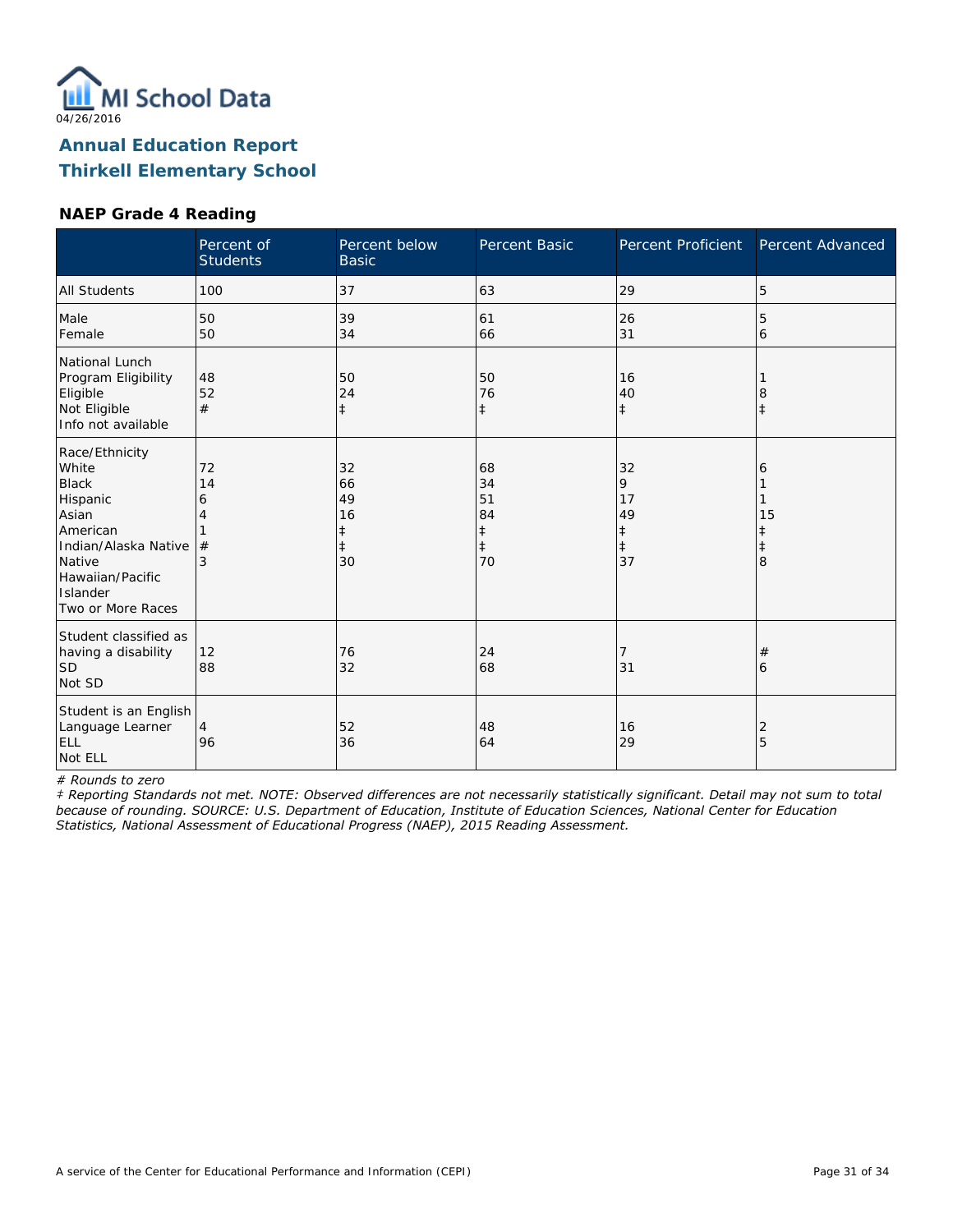

### **NAEP Grade 8 Reading**

|                                                                                                                                            | Percent of<br><b>Students</b> | Percent below<br><b>Basic</b>    | Percent Basic                      | Percent Proficient                              | Percent Advanced                        |
|--------------------------------------------------------------------------------------------------------------------------------------------|-------------------------------|----------------------------------|------------------------------------|-------------------------------------------------|-----------------------------------------|
| All Students                                                                                                                               | 100                           | 24                               | 44                                 | 29                                              | 3                                       |
| Male<br>Female                                                                                                                             | 51<br>49                      | 29<br>20                         | 45<br>42                           | 25<br>34                                        | 2<br>$\overline{4}$                     |
| National Lunch<br>Program Eligibility<br>Eligible<br>Not Eligible<br>Info not available                                                    | 45<br>55<br>#                 | 37<br>14<br>$\ddagger$           | 45<br>43<br>$\ddagger$             | 17<br>39<br>$\ddagger$                          | $\ddagger$                              |
| Race/Ethnicity<br>White<br><b>Black</b><br>Hispanic<br>Asian/Pacific Islander 3<br>American<br>Indian/Alaska Native 2<br>Two or More Races | 69<br>20                      | 18<br>47<br>27<br>13<br>$^\ddag$ | 44<br>44<br>41<br>35<br>$\ddagger$ | 34<br>9<br>29<br>41<br>$\ddagger$<br>$\ddagger$ | 3<br>8#35<br>3<br>10<br>ŧ<br>$\ddagger$ |
| Student classified as<br>having a disability<br><b>SD</b><br>Not SD                                                                        | 10<br>90                      | 64<br>20                         | 30<br>45                           | 5<br>32                                         | $\#$<br>3                               |
| Student is an English<br>Language Learner<br><b>ELL</b><br>Not ELL                                                                         | 3<br>97                       | 57<br>23                         | 37<br>44                           | 6<br>30                                         | $\#$<br>3                               |

*# Rounds to zero*

*‡ Reporting Standards not met. NOTE: Observed differences are not necessarily statistically significant. Detail may not sum to total because of rounding. SOURCE: U.S. Department of Education, Institute of Education Sciences, National Center for Education Statistics, National Assessment of Educational Progress (NAEP), 2015 Reading Assessment.*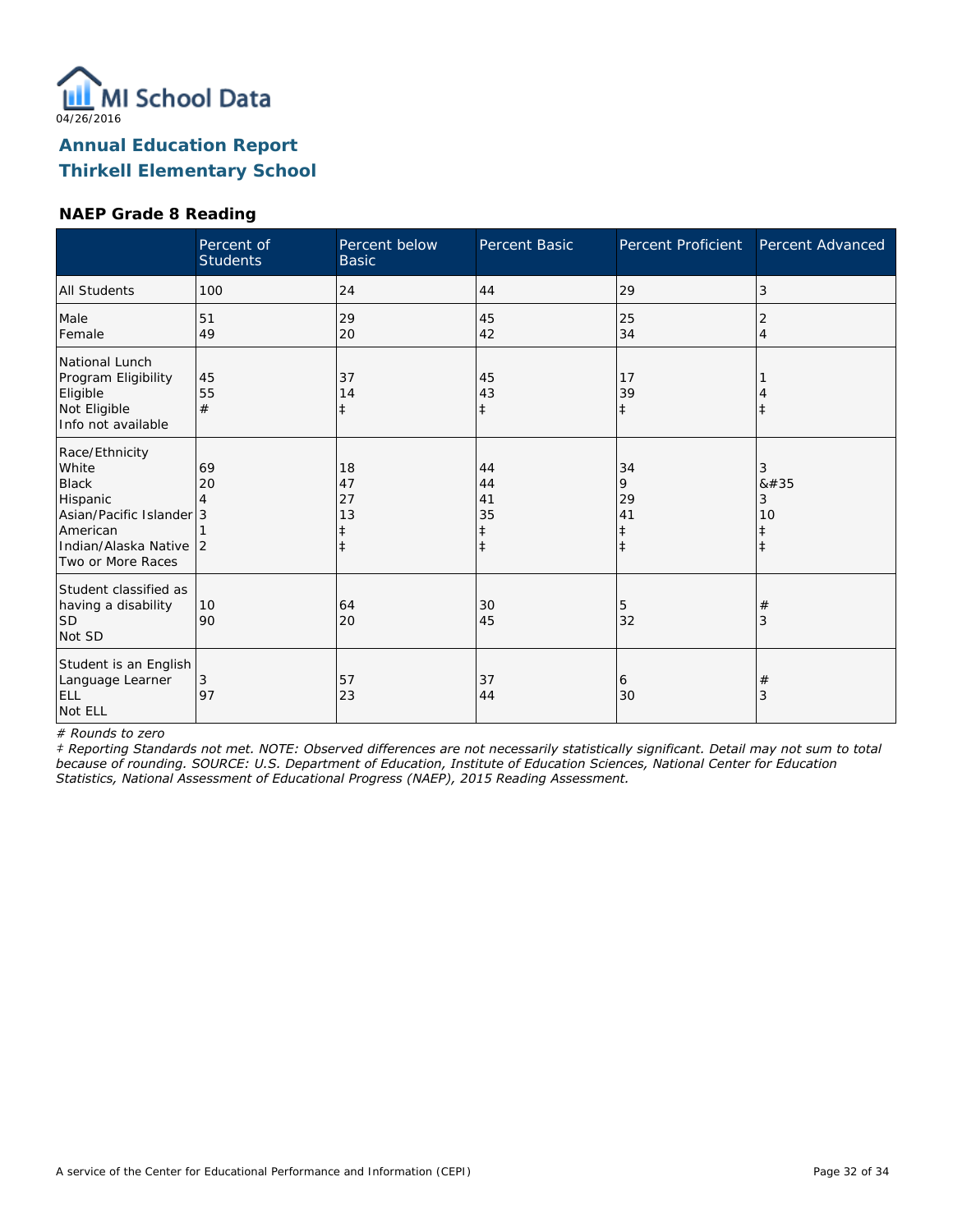

### **NAEP Grade 12 Reading**

|                                                                                                                                                | Percent of<br><b>Students</b>              | Percent below<br><b>Basic</b>       | <b>Percent Basic</b>                       | Percent Proficient                               | Percent Advanced            |
|------------------------------------------------------------------------------------------------------------------------------------------------|--------------------------------------------|-------------------------------------|--------------------------------------------|--------------------------------------------------|-----------------------------|
| <b>All Students</b>                                                                                                                            | 100                                        | 26                                  | 5                                          | 27                                               | 5                           |
| Male<br>Female                                                                                                                                 | 50<br>50                                   | 31<br>20                            | 37<br>37                                   | 28<br>37                                         | 4<br>6                      |
| National Lunch<br>Program Eligibility<br>Eligible<br>Not Eligible<br>Info not available                                                        | 35<br>64                                   | 37<br>19<br>$\Omega$                | 39<br>36<br>$\Omega$                       | 22<br>38<br>$\Omega$                             | 2<br>$\Omega$               |
| Race/Ethnicity<br>White<br><b>Black</b><br>Hispanic<br>Asian<br>American Indian<br>Native<br>Hawaiian/Pacific<br>Islander<br>Two or More Races | 76<br>14<br>5<br>3<br>$\Omega$<br>$\Omega$ | 20<br>52<br>34<br>21<br>0<br>Ω<br>Ω | 38<br>36<br>44<br>26<br>0<br>0<br>$\Omega$ | 36<br>12<br>21<br>41<br>0<br>$\circ$<br>$\Omega$ | 6<br>0<br>12<br>Ω<br>0<br>Ω |
| Student classified as<br>having a disability<br>SD <br>Not SD                                                                                  | 7<br>93                                    | 66<br>23                            | 25<br>38                                   | 8<br>34                                          | 5                           |
| Student is an English<br>Language Learner<br>ELL<br>Not ELL                                                                                    | 2<br>98                                    | 0<br>25                             | 0<br>37                                    | $\circ$<br>33                                    | 0<br>5                      |

*# Rounds to zero*

*‡ Reporting Standards not met. NOTE: Observed differences are not necessarily statistically significant. Detail may not sum to total because of rounding. SOURCE: U.S. Department of Education, Institute of Education Sciences, National Center for Education Statistics, National Assessment of Educational Progress (NAEP), 2015 Reading Assessment.*